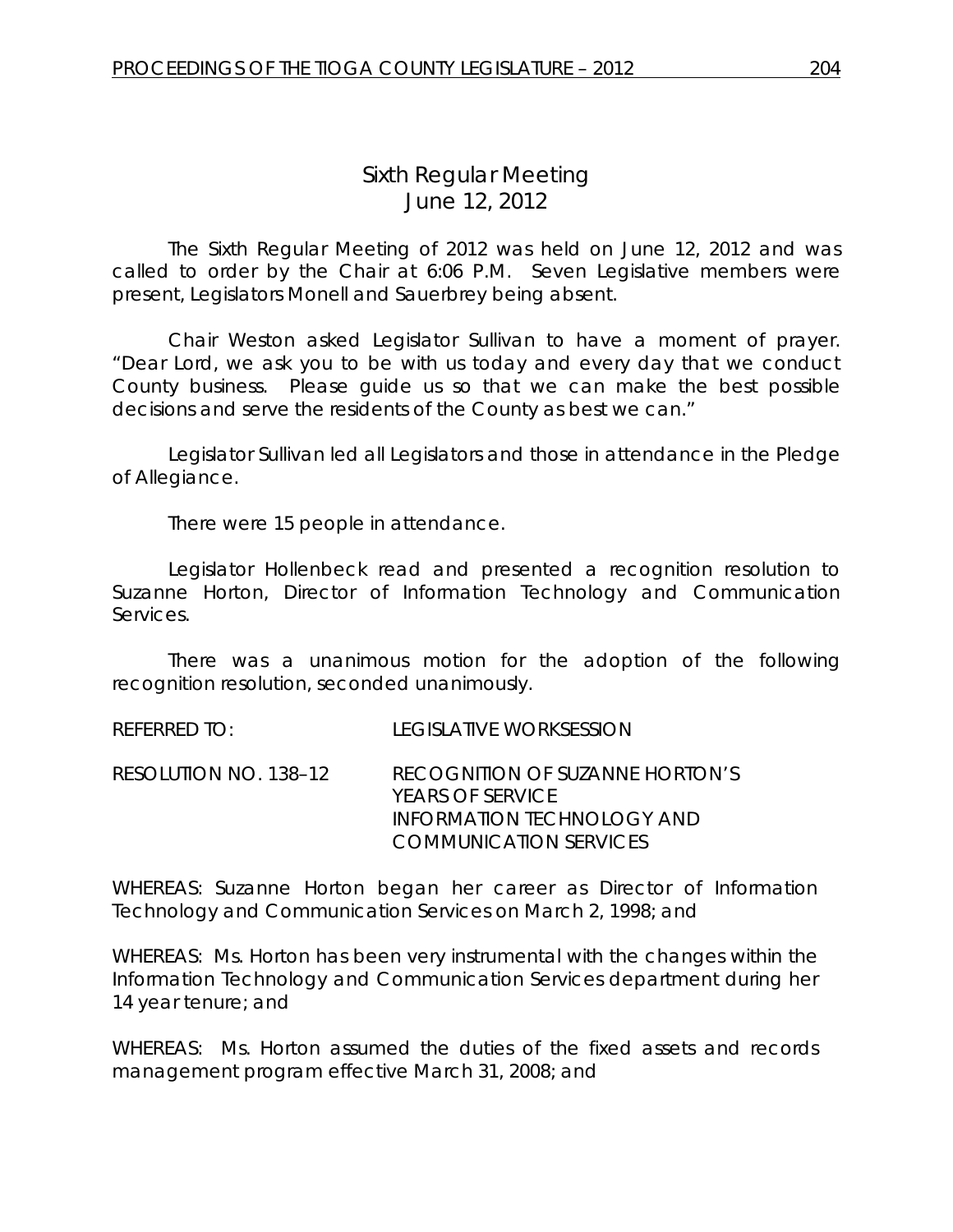WHEREAS: Ms. Horton demonstrated exemplary efforts by going above and beyond during the September 2011 flood event; and

WHEREAS: Ms. Horton will retire on June 30, 2012; now therefore be it

RESOLVED: That the Tioga County Legislature, on its own behalf, as well as on behalf of the citizens of Tioga County, express sincere gratitude and recognize Suzanne Horton for her 14 years of service to Tioga County; and be it further

RESOLVED: That this resolution be spread upon the minutes of this meeting and a certified copy be presented to this outstanding employee, Suzanne Horton.

# ROLL CALL VOTE

Unanimously Yes – Legislators Sullivan, Hollenbeck, Huttleston, Quinlan, Weston, Roberts, and Standinger.

No – None.

Absent – Legislators Monell and Sauerbrey.

## RESOLUTION ADOPTED UNANIMOUSLY.

Suzanne Horton, Director of ITCS spoke. "I am grateful that I have had the opportunity to be the Director of Information Technology and help move the County forward with technology. Over the last 14 years I have met a lot of challenges that's for sure and I met a lot of great people. I worked with a lot of great people and made a lot of friends along the way. I really appreciate this. Thank you very much."

There was no privilege of the floor.

The list of audited bills was submitted and is summarized as follows:

| Code  | Description                       | Equipment Expense |
|-------|-----------------------------------|-------------------|
| A1010 | Legislative Board                 | 116.66            |
| A1165 | <b>District Attorney</b>          | 4,016.34          |
| A1170 | <b>Public Defender</b>            | 2,189.75          |
| A1172 | <b>Assigned Counsel</b>           | 32,147.39         |
| A1185 | <b>Medical Examiners/Coroners</b> | 6,042.34          |
| A1325 | Treasurer                         | 9,540.63          |
| A1355 | Assessments                       | 4,426.05          |
| A1410 | <b>County Clerk</b>               | 538.46            |
|       |                                   |                   |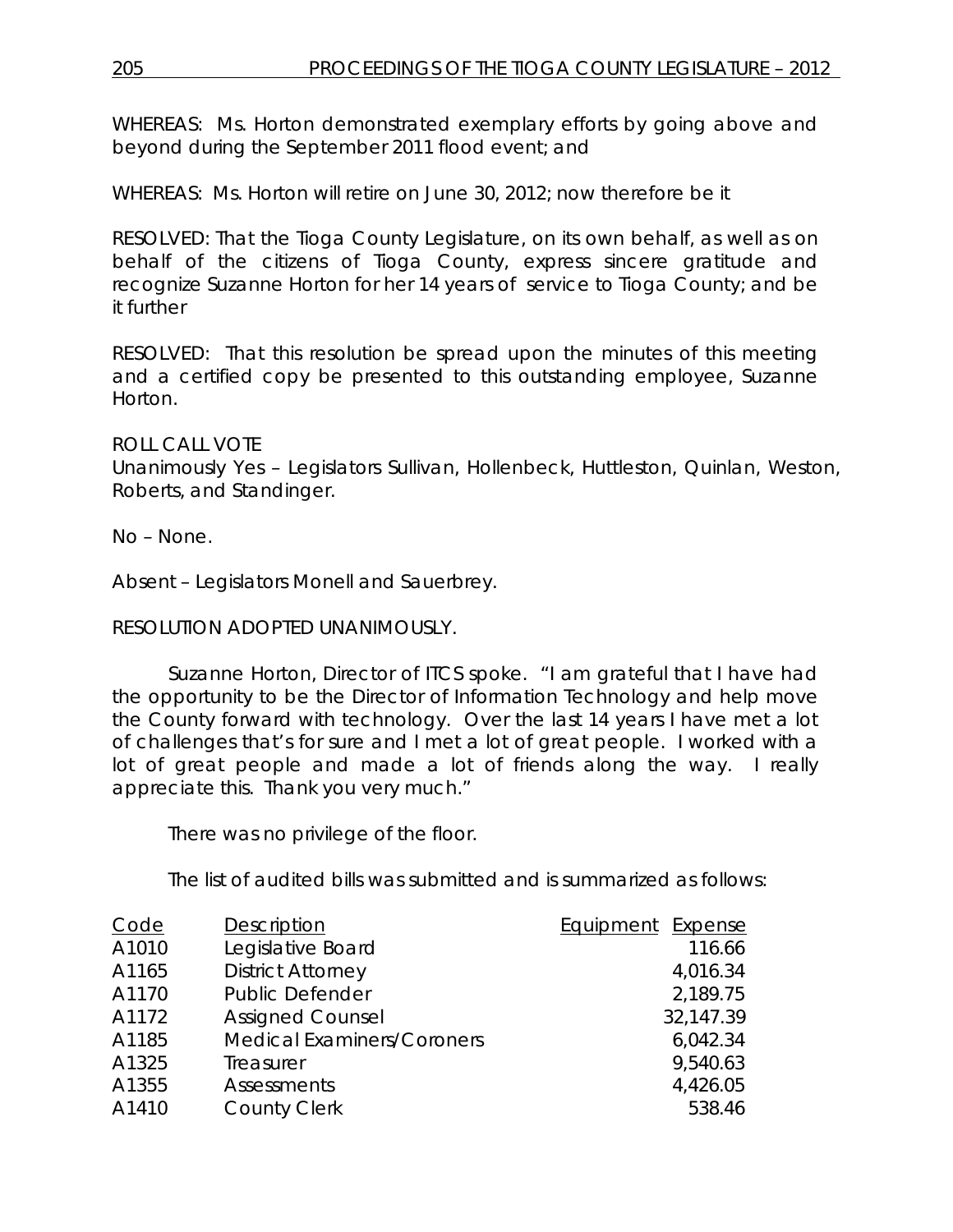| A1420    | Law                                     |           | 21,121.93  |
|----------|-----------------------------------------|-----------|------------|
| A1430    | Personnel                               |           | 12,710.60  |
| A1450    | Elections                               |           | 34,649.34  |
| A1460.41 | <b>Records Management</b>               |           | 22.50      |
| A1490    | <b>Public Works Administration</b>      |           | 512.27     |
| A1620    | <b>Buildings</b>                        |           | 44,029.38  |
| A1621    | <b>Buildings</b>                        |           | 19,173.13  |
| A1680    | Information Technology                  |           | 15,036.86  |
| A2490    | <b>Community College Tuition</b>        |           | 146,650.29 |
| A2960    | <b>Education Handicapped Children</b>   |           | 308,275.68 |
| A3020    | Public Safety Comm E911 System          |           | 10,719.73  |
| A3110    | <b>Sheriff</b>                          |           | 32,963.10  |
| A3117    | Sheriff LE10-1038 EOO Grant             | 19,500.00 |            |
| A3119    | LE09-1035-EOO                           | 19,175.00 |            |
| A3120    | LE10-1038-EOO                           | 34,608.00 |            |
| A3140    | Probation                               |           | 138.78     |
| A3146    | Sex Offender Program                    |           | 9,240.00   |
| A3150    | Jail                                    |           | 55,754.37  |
| A3315    | Special Traffic Programs                |           | 1,262.25   |
| A3410    | Fire                                    | 25.49     | 9,324.34   |
| A3640    | <b>Emergency Mgmt Office</b>            |           | 694.20     |
| A3641    | <b>Emergency Mgmt Grant Program</b>     | 338.11    |            |
| A3957    | <b>Hazard Mitigation Plan</b>           |           | 5,000.00   |
| A4010    | <b>Public Health Nursing</b>            |           | 38,602.37  |
| A4011    | <b>Public Health Administration</b>     |           | 4,241.22   |
| A4012    | <b>Public Health Education</b>          |           | 459.50     |
| A4042    | <b>Rabies Control</b>                   |           | 3,761.98   |
| A4044    | Early Intervention                      | 718.65    | 51,651.36  |
| A4053    | Preventive/Primary Health Svcs          |           | 449.32     |
| A4054    | <b>Preventive Dental Services</b>       |           | 4,459.04   |
| A4064    | <b>Managed Care-Dental Services</b>     |           | 25,023.55  |
| A4070    | Disease Control                         |           | 3,474.75   |
| A4090    | <b>Environmental Health</b>             |           | 1,922.63   |
| A4210    | <b>Alcohol and Drug Services</b>        |           | 1,814.94   |
| A4211    | Council on Alcoholism                   |           | 21,980.68  |
| A4309    | Mental Hygiene Co Admin                 | 182.95    | 10,310.25  |
| A4310    | <b>Mental Health Clinic</b>             |           | 52,799.56  |
| A4311    | <b>Rehabilitation Support Services</b>  |           | 618.00     |
| A4320    | <b>Crisis Intervention Services</b>     |           | 33,860.52  |
| A4321    | Intensive Case Management               |           | 2,527.63   |
| A6010    | Social Services Administration          |           | 136,567.54 |
| A6141    | <b>Energy Crisis Assistance Program</b> |           | 32,048.14  |
| A6422    | Economic Development                    |           | 632.54     |
| A6510    | Veterans' Service                       |           | 186.25     |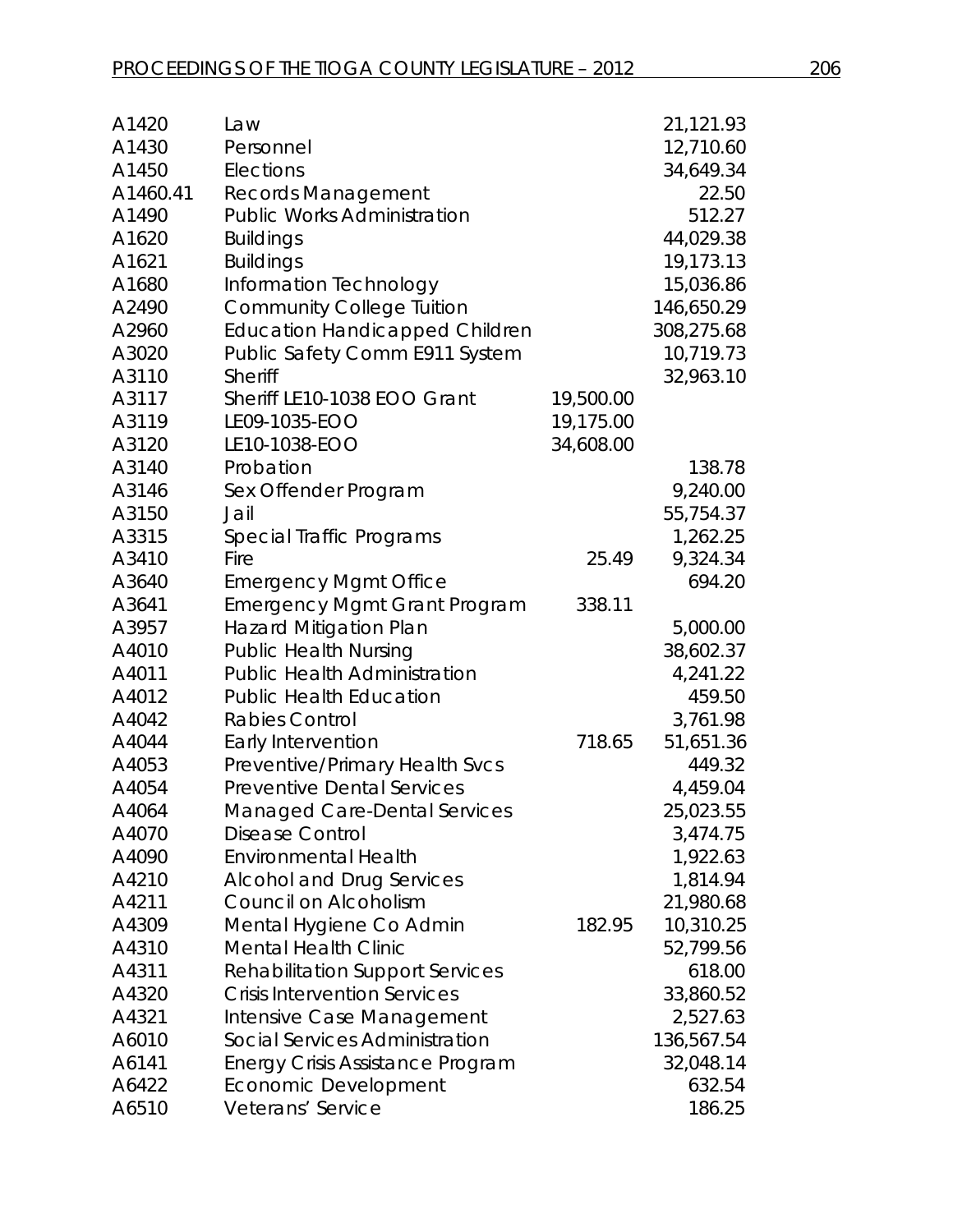| A6610               | Sealer Weights & Measures                 | 85.66          |
|---------------------|-------------------------------------------|----------------|
| A8020               | Planning                                  | 16.21          |
| A9060               | <b>Health Insurance</b>                   | 2,619.60       |
|                     | <b>SOLID WASTE FUND</b>                   | 92,125.94      |
|                     | <b>SPECIAL GRANT FUND</b>                 | 572.52         |
|                     | <b>LIABILITY INSURANCE FUND</b>           | 2,038.40       |
|                     | <b>COUNTY ROAD FUND</b>                   | 44,514.01      |
| <b>CAPITAL FUND</b> |                                           | 419,598.39     |
|                     | <b>CONSOLIDATED HEALTH INSURANCE FUND</b> | 582,689.14     |
|                     | <b>SELF-INSURANCE FUND</b>                | 36,701.34      |
| <b>GRAND TOTAL</b>  |                                           | \$2,469,197.55 |

Legislator Roberts made a motion to approve the minutes of May 15, 2012, seconded by Legislator Sullivan, and carried.

Committee meeting reports are on file in the Legislative Clerk's Office and may be procured there by any interested person.

Legislator Huttleston moved for the adoption of the following resolution, seconded by Legislator Hollenbeck.

REFERRED TO: HEALTH & HUMAN SERVICES COMMITTEE

RESOLUTION NO. 139-12 *APPOINT MEMBER TO THE TIOGA COUNTY BOARD OF HEALTH*

WHEREAS: Section 344 of the Public Health Law requires that members of the Board of Health shall serve six (6) year staggered terms; and

WHEREAS: Eugene Kemp, DVM, resigned from the Board of Health 2/29/2012; and

WHEREAS: The appointed term for Eugene Kemp, DVM, on the Board of Health expires 12/31/2013; and

WHEREAS: Terry Hills, DVM, has agreed to fill the unexpired term of Eugene Kemp, DVM; therefore be it

RESOLVED: That Terry Hills, DVM, be appointed to the Board of Health to fill the unexpired term of Eugene Kemp, DVM, for a term of 6/21/2012-12/31/2013.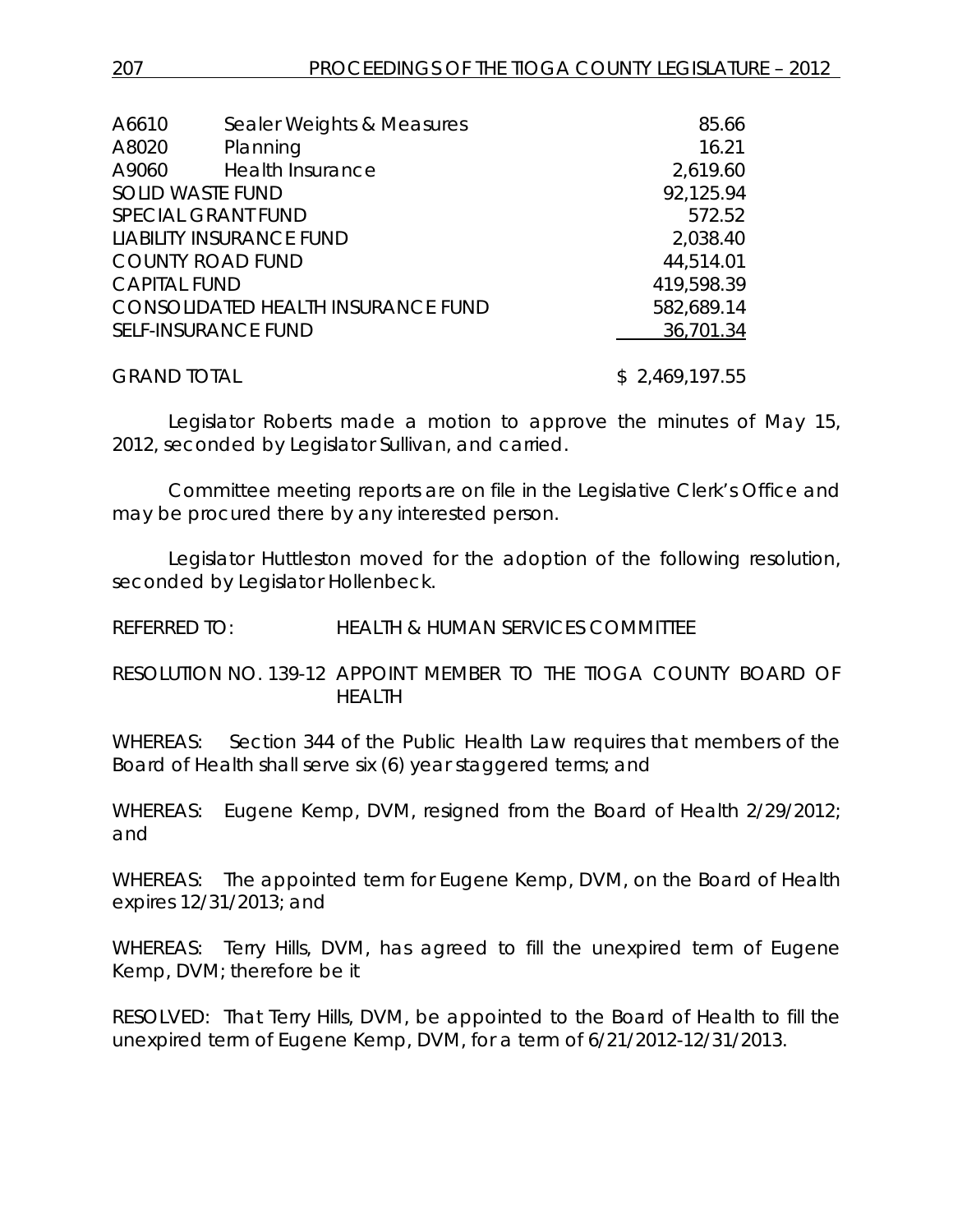ROLL CALL VOTE Yes – Legislators, Sullivan, Hollenbeck, Huttleston, Quinlan, Weston, Roberts, and Standinger.

No – None.

Absent – Legislators Monell and Sauerbrey.

RESOLUTION ADOPTED.

Legislator Sullivan moved for the adoption of the following resolution, seconded by Legislator Roberts.

| $R$ FFFRRFD TO:       | ED&P COMMITTEE                                                                                                                                                  |
|-----------------------|-----------------------------------------------------------------------------------------------------------------------------------------------------------------|
| RESOLUTION NO. 140-12 | RESOLUTION TO AUTHORIZE CONSULTANT<br>HIRE AND CONTRACT FOR NYS DOS LONG<br><b>TERM COMMUNITY RECOVERY STRATEGY</b><br>GRANTS FOR TOWNS OF TIOGA AND<br>NICHOLS |

WHEREAS: The Tioga County has authorized the Long Term Community Recovery Strategy (LTCRS) Program and accepted said grant for the towns of Nichols and Tioga via resolution 83-12 in the amount of \$92,000 for consultant services and \$8,000 for the County Planning Director's time doing program coordination and grant administration, and

WHEREAS: The LTCRS Consultant Selection Committee has conducted a thorough search procedure including issuing an RFP, reviewing many proposals submitted, then conducting consultant interviews and rating the finalists; and

WHEREAS: The LTCRS Consultant Selection Committee has selected ELAN Planning/Design/Landscape Architecture and subconsultants to perform said services; therefore be it

RESOLVED: That the Tioga County Legislature does hereby authorize the hire of and contract with ELAN Planning/Design/Landscape Architecture and subconsultants to perform said LTCRS services in the amount of \$92,000 to be paid from NYS DOS LTCRS Grant Account A8760.40-140; and be it further

RESOLVED: That the Tioga County Legislature authorize the Chair of the Legislature to sign all associated contract paperwork, contingent upon review and approval of the County Attorney.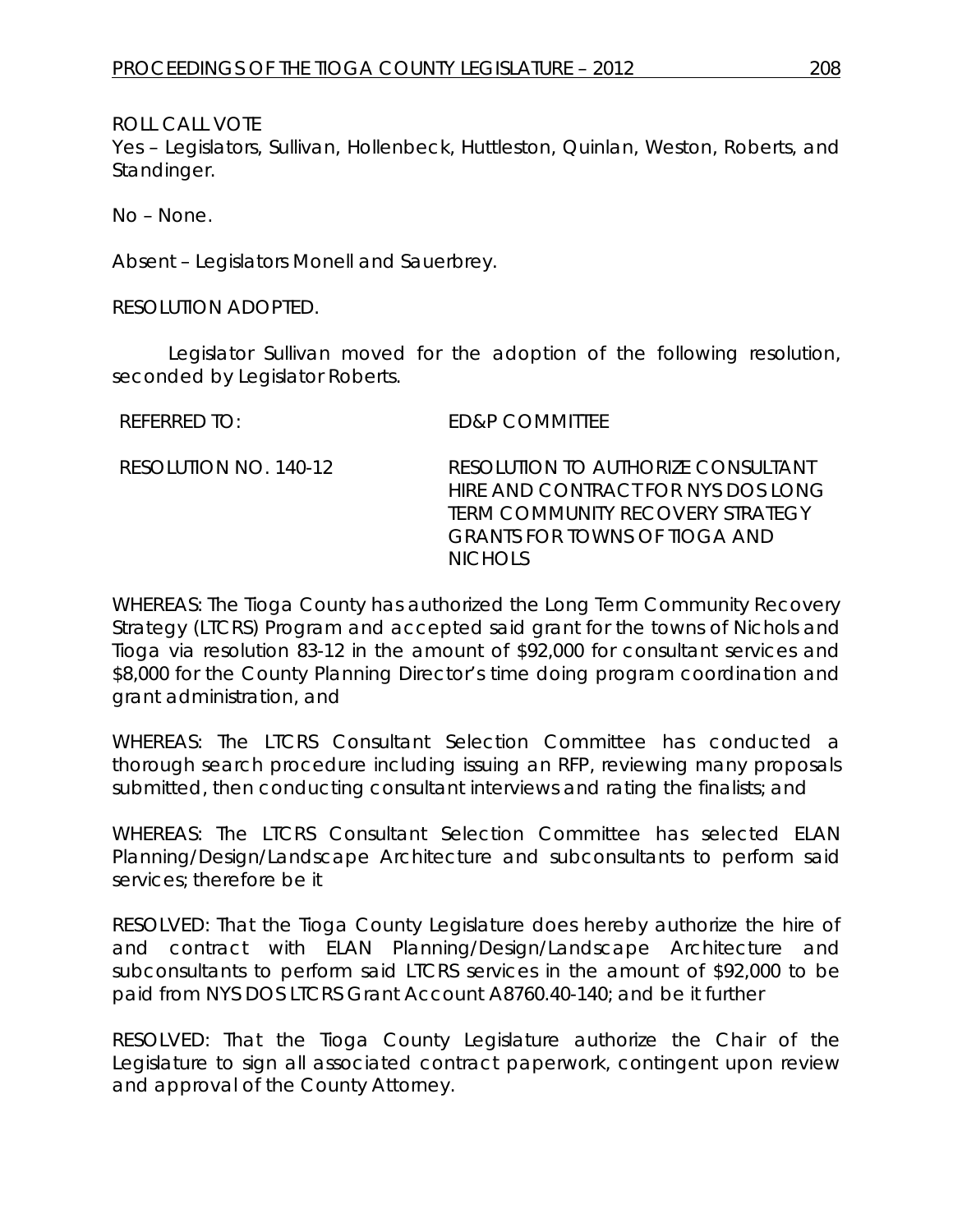Yes – Legislators, Sullivan, Hollenbeck, Huttleston, Quinlan, Weston, Roberts, and Standinger.

No – None.

Absent – Legislators Monell and Sauerbrey.

RESOLUTION ADOPTED.

Legislator Roberts moved for the adoption of the following resolution, seconded by Legislator Standinger.

| $R$ FFFRRFD TO:       | PUBLIC SAFETY COMMITTEE                                                |
|-----------------------|------------------------------------------------------------------------|
| RESOLUTION NO. 141-12 | AWARD CONTRACT FOR<br>HOMELAND SECURITY GRANT<br>AND TRANSFER OF FUNDS |

WHEREAS: Tioga County's All Hazards Emergency Comprehensive Plan needs to be updated; and

WHEREAS: A Homeland Security Grant has been awarded in the amount of \$75,142; and

WHEREAS: A Request for Proposals was issued to hire a consultant to prepare the plan; and

WHEREAS: The Tioga County All Hazards Emergency Comprehensive Committee has met to review the two submissions received in response to the RFP and has recommended that Cannon Design be selected to prepare Tioga County's All Hazards Emergency Comprehensive Plan; therefore be it

RESOLVED: That Cannon Design is hereby selected to prepare Tioga County's All Hazards Emergency Comprehensive Plan; and be it further

RESOLVED: That the Chair of Tioga County Legislature is authorized to execute a contract between Tioga County and Cannon Design setting forth the rights and obligations of the parties consistent with the RFP and the proposal submitted by Cannon Design; and be it further

RESOLVED: That the NYS Homeland Security Grant be appropriated as follows: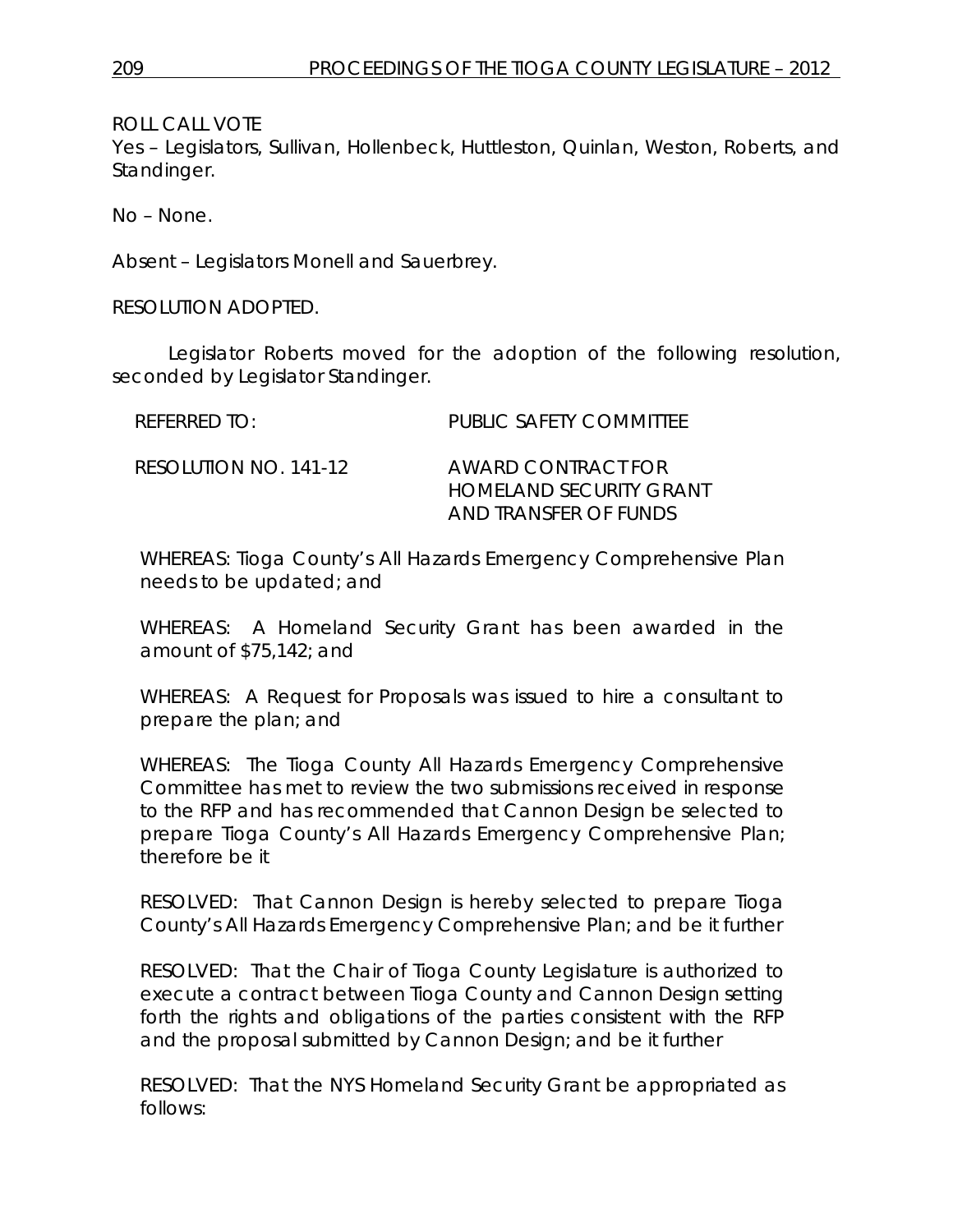| FROM:  | EMO Plan Grant A3657.00            | \$75.142 |
|--------|------------------------------------|----------|
| $\Box$ | <b>EMO Plan Grant A3658.40-590</b> | \$51,783 |
| $\Box$ | <b>EMO Plan Grant A3658.20-191</b> | \$23,359 |

Yes – Legislators, Sullivan, Hollenbeck, Huttleston, Quinlan, Weston, Roberts, and Standinger.

No – None.

Absent – Legislators Monell and Sauerbrey.

RESOLUTION ADOPTED.

Legislator Sullivan moved for the adoption of the following resolution, seconded by Legislator Hollenbeck.

REFERRED TO: FINANCE/LEGAL COMMITTEE

RESOLUTION NO. 142–12 *TRANSFER OF FUNDS*

*PUBLIC DEFENDER*

WHEREAS: An Indigent Legal Services Fund Grant was awarded for services for Assigned Counsel and Public Defender; and

WHEREAS: Funds need to be transferred into the Public Defender's budget to cover services for on line research tools, transcripts, and investigation services; therefore be it

RESOLVED: That the following sums be transferred:

| From: A1990-40-715-Contingency Account | \$2,039.15 |
|----------------------------------------|------------|
|----------------------------------------|------------|

| To: | A1170.40-40-Public Defender-Books           | \$977.40  |
|-----|---------------------------------------------|-----------|
|     | A1170.40-280-Public Defender-Investigations | \$ 800.00 |
|     | A1170.40-700-Public Defender-Transcripts    | \$261.75  |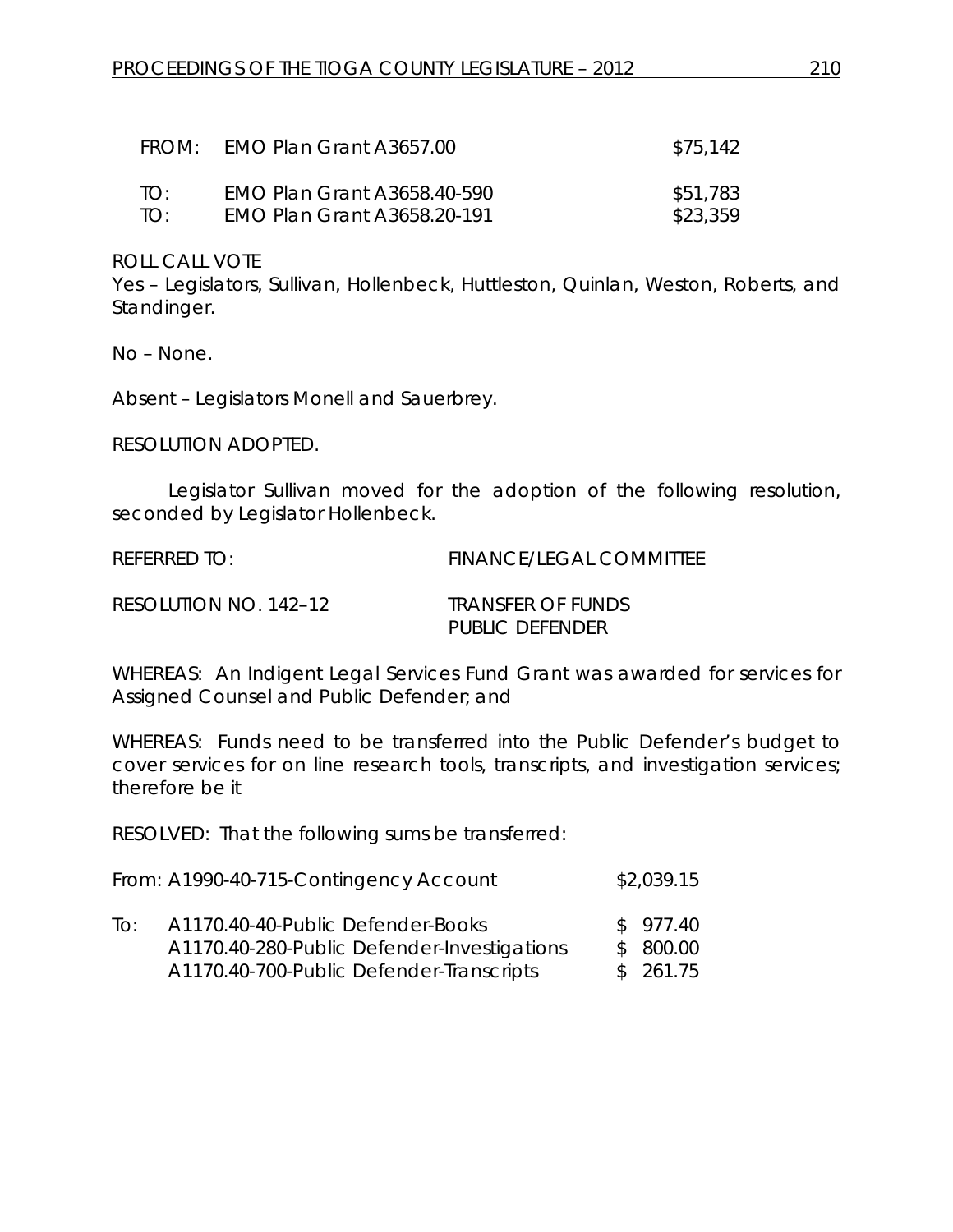Yes – Legislators, Sullivan, Hollenbeck, Huttleston, Quinlan, Weston, Roberts, and Standinger.

No – None.

Absent – Legislators Monell and Sauerbrey.

RESOLUTION ADOPTED.

Legislator Sullivan moved for the adoption of the following resolution, seconded by Legislator Hollenbeck.

REFERRED TO: FINANCE COMMITTEE

RESOLUTION NO. 143-12 *FUNDS TO SOIL AND WATER*

WHEREAS: The Tioga County Treasurer's Office received an ACH transfer from NYS Homeland Security for FEMA claims in the amount of \$71,081.92; and after researching the claim it was discovered that the funds were for the federal share of FEMA projects 9910A01 and 9910A04 which should have been sent to Tioga Soil and Water; therefore be it

RESOLVED: That the Tioga County's Treasurer Office return the \$71, 081.92 via check or ACH transfer to Tioga Soil and Water.

ROLL CALL VOTE Yes – Legislators, Sullivan, Hollenbeck, Huttleston, Quinlan, Weston, Roberts, and Standinger.

No – None.

Absent – Legislators Monell and Sauerbrey.

RESOLUTION ADOPTED.

Legislator Huttleston, moved for the adoption of the following resolution, seconded by Legislator Hollenbeck.

| REFERRED TO:          | <b>HEALTH &amp; HUMAN SERVICES COMMITTEE</b>         |
|-----------------------|------------------------------------------------------|
| RESOLUTION NO. 144–12 | APPROVE FUNDING<br>2012 YOUTH BUREAU PROGRAM FUNDING |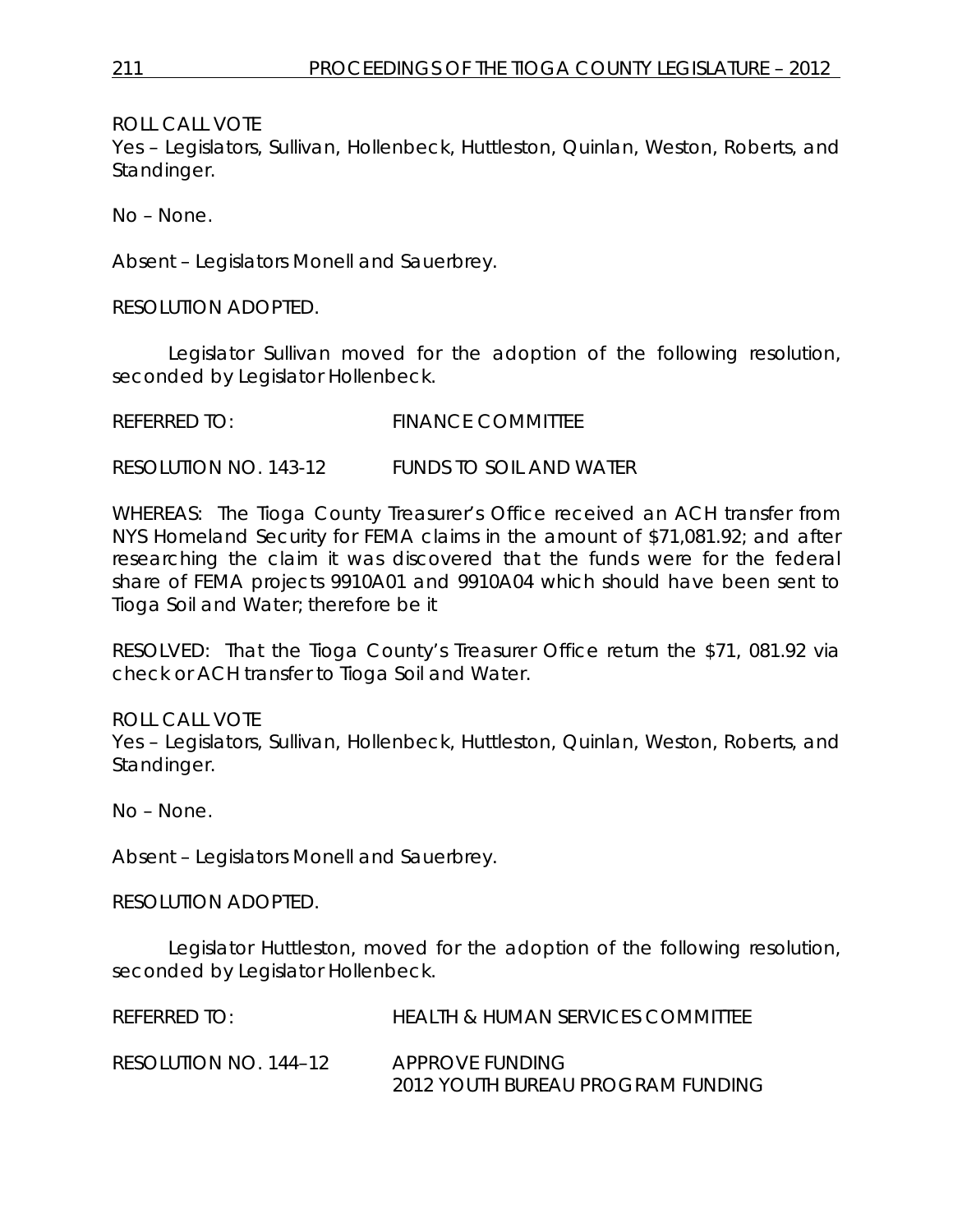WHEREAS: The Tioga County Legislature approves Youth Bureau program funding which is 100% reimbursable from the New York State Office of Children and Family Services; and

WHEREAS: The Tioga County Youth Board has reviewed 2012 applications for funding which are consistent with guidelines previously presented to the Legislative Committee; now therefore be it

RESOLVED: That the following programs recommended by the Tioga County Youth Board for program year 2012 be approved by the Tioga County Legislature in the amounts indicated:

#### Youth Development and Delinquency Prevention Programs

| Cooperative Extension Family Resource Centers     | \$8,137 |
|---------------------------------------------------|---------|
| Tioga County Council on Alcohol & Substance Abuse | \$3,225 |
| Cooperative Extension Waverly Youth Café          | \$2,274 |
| Spencer Van Etten Building Foundations            | \$1,101 |

| Special Delinguency Prevention Programs                  |          |
|----------------------------------------------------------|----------|
| <b>Big Brothers Big Sisters</b>                          | \$4,615  |
| A New Hope Center                                        | \$4,253  |
| Cooperative Extension Family Resource Centers<br>\$1,215 |          |
| TOTAL                                                    | \$24,820 |

ROLL CALL VOTE

Yes – Legislators, Sullivan, Hollenbeck, Huttleston, Quinlan, Weston, Roberts, and Standinger.

No – None.

Absent – Legislators Monell and Sauerbrey.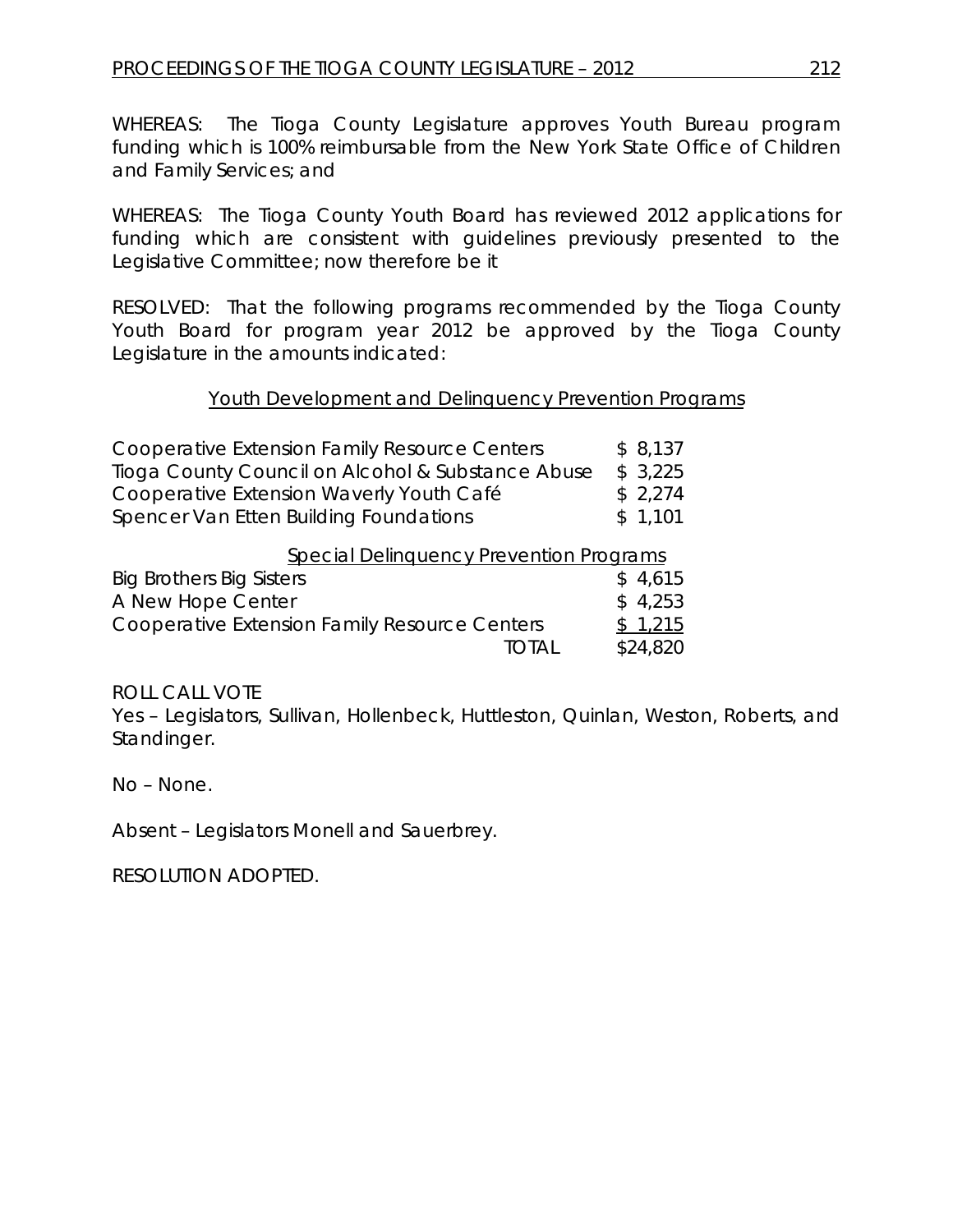Legislator Sullivan moved for the adoption of the following resolution, seconded by Legislator Standinger.

| <b>REFERRED TO:</b> | <b>FINANCE/LEGAL COMMITTEE</b> |
|---------------------|--------------------------------|
|                     |                                |

RESOLUTION NO. 145–12 *RESOLUTION IN SUPPORT OF SENATE BILL NO. S5629-B AND ASSEMBLY BILL NO. A6575 AN ACT TO AMEND THE TAX LAW, IN RELATION TO AUTHORIZING CERTAIN COUNTIES, CITIES AND SCHOOL DISTRICTS TO IMPOSE UP TO A FOUR PERCENT RATE OF SALES AND COMPENSATING USE TAXES PURSUANT TO THE AUTHORITY OF ARTICLE 29 OF SUCH LAW AND TO PRESERVE THE AUTHORITY OF CERTAIN COUNTIES AND A CITY TO IMPOSE SUCH TAXES AT RATES IN EXCESS OF FOUR PERCENT; AND TO REPEAL CERTAIN PROVISIONS OF SUCH LAW RELATING THERETO* 

WHEREAS: The Tioga County Legislature strongly supports this home rule legislation as it provides mandate relief and enhanced fiscal management tools for local governments; and

WHEREAS: County and State legislative staff, along with elected officials, currently spend significant time and energy in order to deal with the renewals of existing local sales tax rate legislation every two years under the current State legislative model; and

WHEREAS: The proposed legislation would end the practice of requiring state approval and renewal for local sales tax rate changes, up or down, that do not exceed four percent; and

WHEREAS: This will also allow county officials to manage their local sales tax rates in a way that is most efficient for local tax payers, and will reduce waste and redundancy in state and local legislative procedure; and

WHEREAS: County leaders make home rule requests out of necessity, as they are necessary in order to finance, implement and deliver state and federally mandated programs, ensure local public health and safety, foster economic development and enhance local quality of life services demanded by county residents; and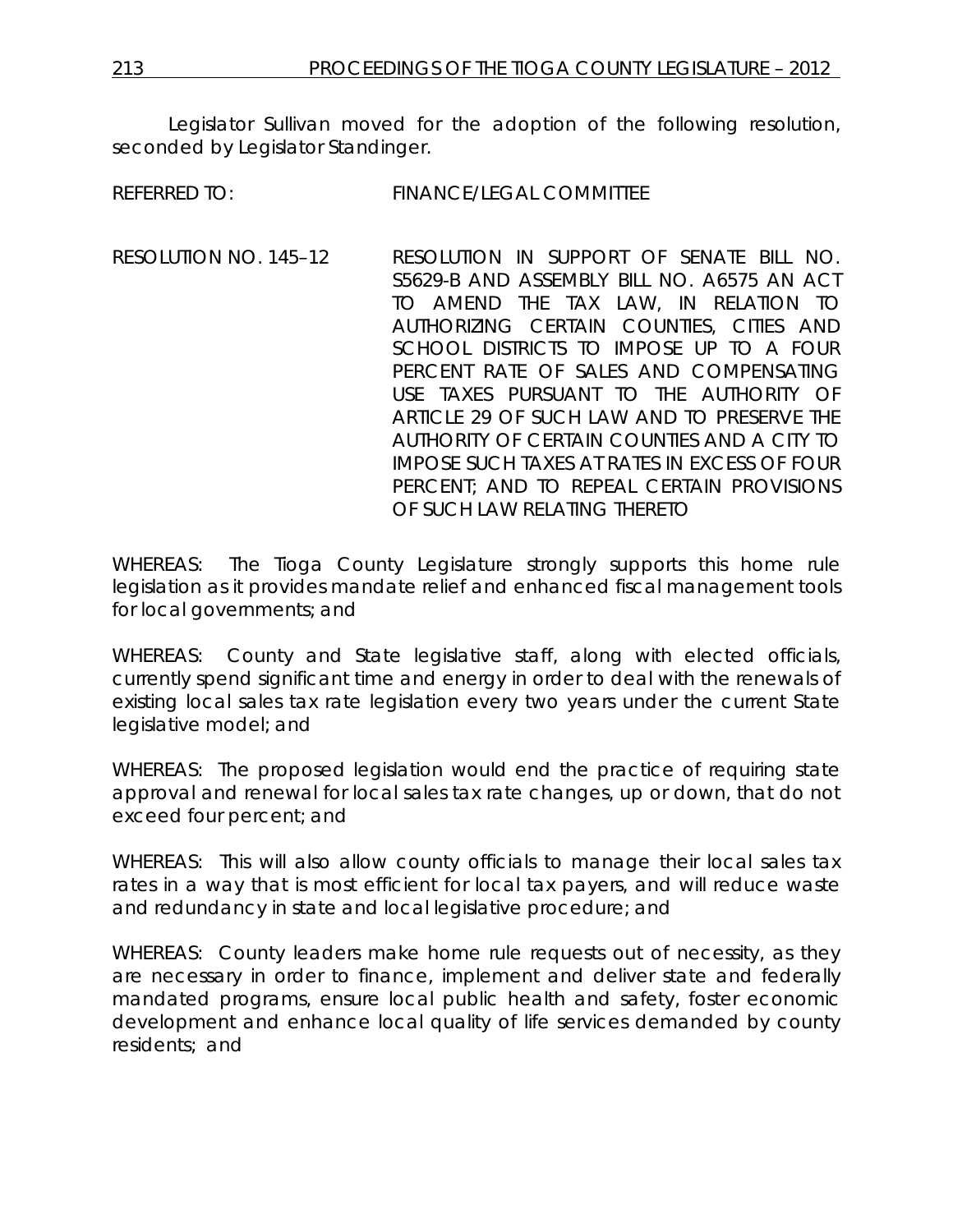WHEREAS: These home rule requests allow local officials to manage their budgets and pay for state mandated and other services in the least intrusive and burdensome way for local taxpayers and are often requested to limited or prevent property tax increases; and

WHEREAS: This legislation would also provide counties with an important local fiscal management tool consistent with similar financial management flexibility granted to New York City a few years ago; be it therefore

RESOLVED: That the Tioga County Legislature hereby supports the Senate Bill No. S5629-B and Assembly Bill No. A6575 to amend the tax law, and be it further

RESOLVED: That certified copies of this Resolution be forwarded to Governor Cuomo, Senator Thomas F. O'Mara, Assemblyman Christopher S. Friend, the New York State Association of Counties, Inter County Association of Western New York, and any others deemed necessary.

ROLL CALL VOTE Yes – Legislators, Sullivan, Hollenbeck, Huttleston, Quinlan, Weston, Roberts, and Standinger.

No – None.

Absent – Legislators Monell and Sauerbrey.

RESOLUTION ADOPTED.

Legislator Roberts moved for the adoption of the following resolution, seconded by Legislator Sullivan.

REFERRED TO: ED&P COMMITTEE

RESOLUTION NO. 146-12 *APPLY FOR NEW YORK STATE HOUSING TRUST FUND CORPORATION – 2012 NEW YORK MAIN STREET PROGRAM GRANT FUNDS*

WHEREAS, The NYS Housing Trust Fund Corporation through their 2012 New York Main Street Program (NYMS) has made available a funding opportunity for rehabilitation of building stock to foster small business development, expand housing, stimulate reinvestment, enable adaptive reuse, address Americans with Disabilities Act (ADA), address code enforcement issues, energy efficiency and to preserve and revitalize mixed-use (commercial, civic and residential) business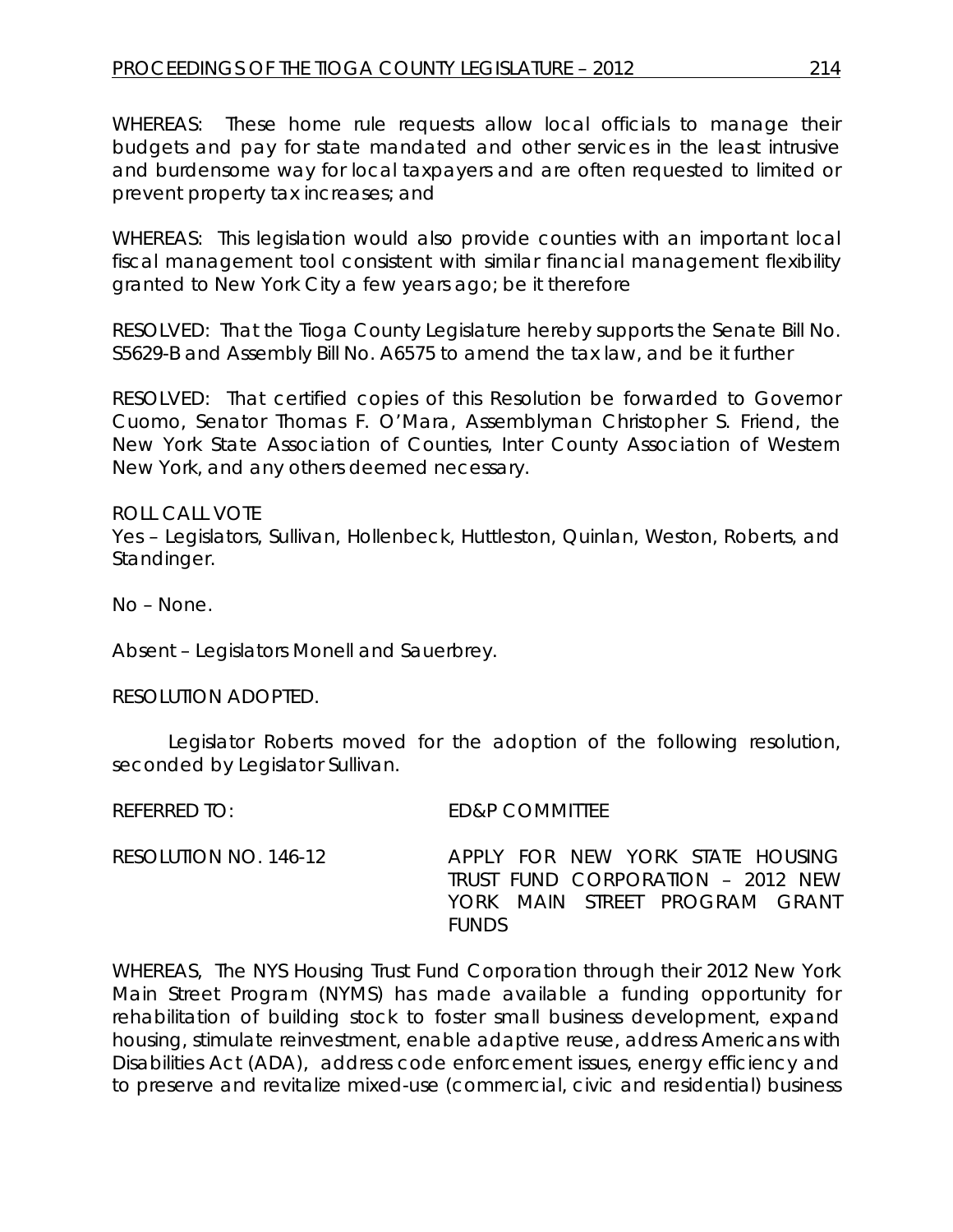districts through building rehabilitation, façade improvement and streetscape improvement grants; and

WHEREAS, the NYMS Program criteria allows units of government to be eligible applicants and to act as a Local Program Administrator (LPA); and

WHEREAS: The Tioga County Tourism Study (2004) recommends that our revitalization efforts follow the National Trust's Main Street Center 4-point Approach, one of which is – Design: Enhancing the historic commercial district's physical appearance through building rehabilitation, compatible new construction, public improvements and design management systems; and

WHEREAS: The Village of Nichols has expressed interest in applying for 2012 NYMS funding, and

WHEREAS: The Village of Nichols initiated a coordinated effort to revitalize their Downtown Central Business District including working with the Town of Nichols with the development of the Greater Nichols 2020 Plan and

WHEREAS, Tioga County approved resolutions for the Village of Owego for the 2010 NYMS Program in which application was made and said application was awarded and has been encumbered for twelve on-going projects at this time, and for the 2011 Agricultural and Community Flood Recovery Grant in which an application for \$500,000 was made and approved; and

WHEREAS: The Village of Nichols has approved a resolution in support of submittal of application to the 2012 NYMS Program by Tioga County and is desirous of the County conducting this activity for them; and

WHEREAS: Outreach is being made to eligible property owners in the Village of Nichols downtown business district target area for expressed interest in utilizing this funding to make building improvements; and

WHEREAS: This grant source requires applicants to administer and ensure successful completion of all assisted projects by evaluating and assuring compliance with all local, state and federal laws and regulations, and allows an up to a 7.5% administrative fee as administrative revenue for providing such services; and

WHEREAS: The NYMS Program grant application will be submitted for a up to \$250,000 for building rehabilitation and façade improvements with 25% cash match provided by property owners, plus Tioga County Department of Economic Development & Planning will receive revenue for staff time to provide administrative services, therefore be it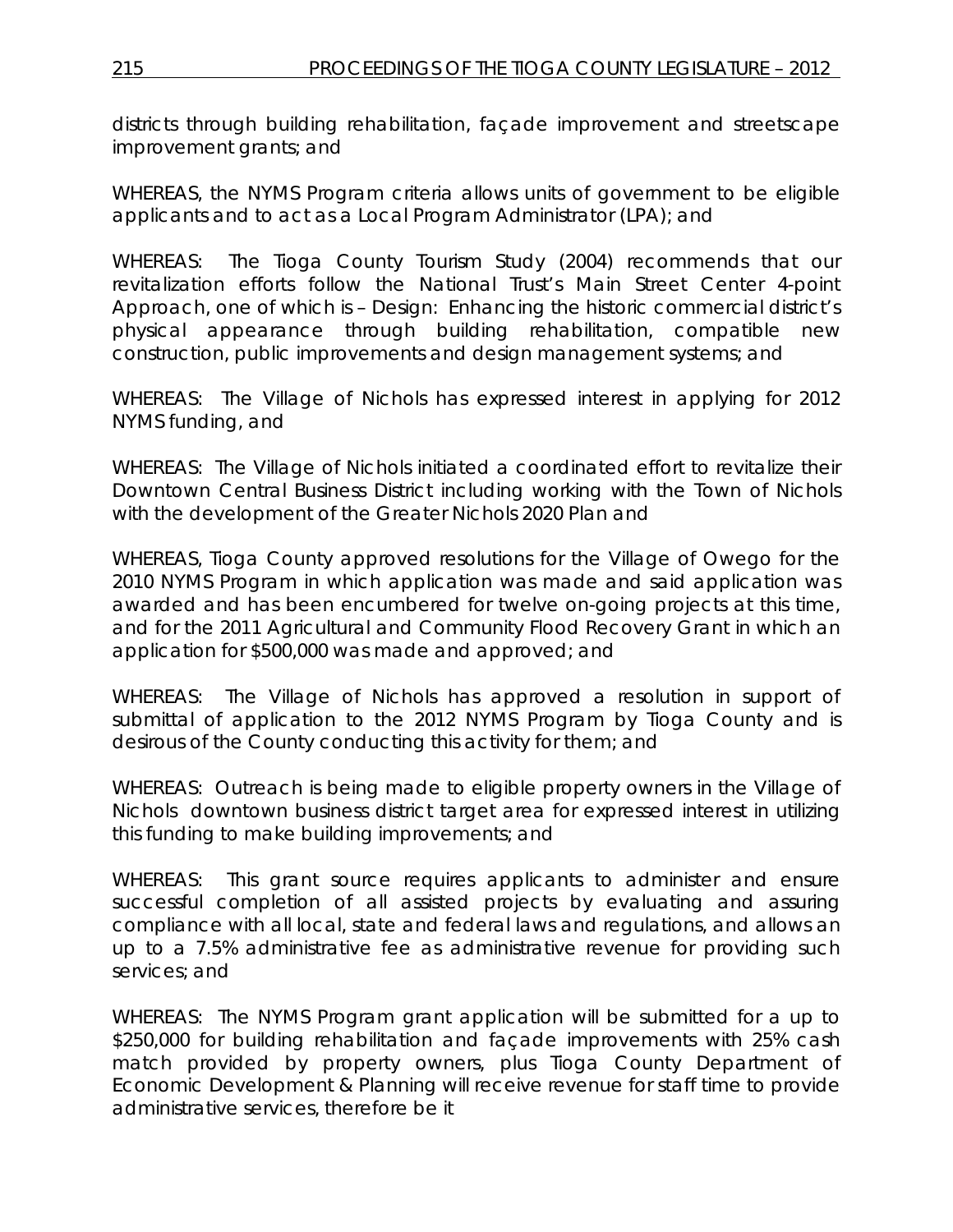RESOLVED: That the Tioga County Legislature hereby authorizes submission and administration of said grant application to New York State Housing Trust Fund, NYMS Program in amount of up to \$250,000 with cash match provided by property owners with up to 7.5% in administrative revenue to be received for providing such services.

ROLL CALL VOTE Yes – Legislators, Sullivan, Hollenbeck, Huttleston, Quinlan, Weston, Roberts, and Standinger.

No – None.

Absent – Legislators Monell and Sauerbrey.

RESOLUTION ADOPTED.

Legislator Roberts moved for the adoption of the following resolution, seconded by Legislator Standinger.

REFERRED TO: PUBLIC WORKS

RESOLUTION NO: 147-12 *AWARD DESIGN SERVICES TO MCFARLAND – JOHNSON ENGINEERS FOR PENN. AVE. BRIDGE*

WHEREAS: In September of 2011 Tropical Storm Lee damaged the aluminum box culvert on Pennsylvania Ave over Long Creek; and

WHEREAS: Tioga County has been approved for a Federal Emergency Relief Project by NYSDOT in the amount of \$469,084.00; and

WHEREAS: This project will require design services to replace this structure; therefore be it

RESOLVED: That the Tioga County Legislature award the design services contract to McFarland-Johnson Engineers, Binghamton, NY 13901 in the amount of \$74,447.53 to be paid out of Account H2012.05 Penn Ave. Bridge account.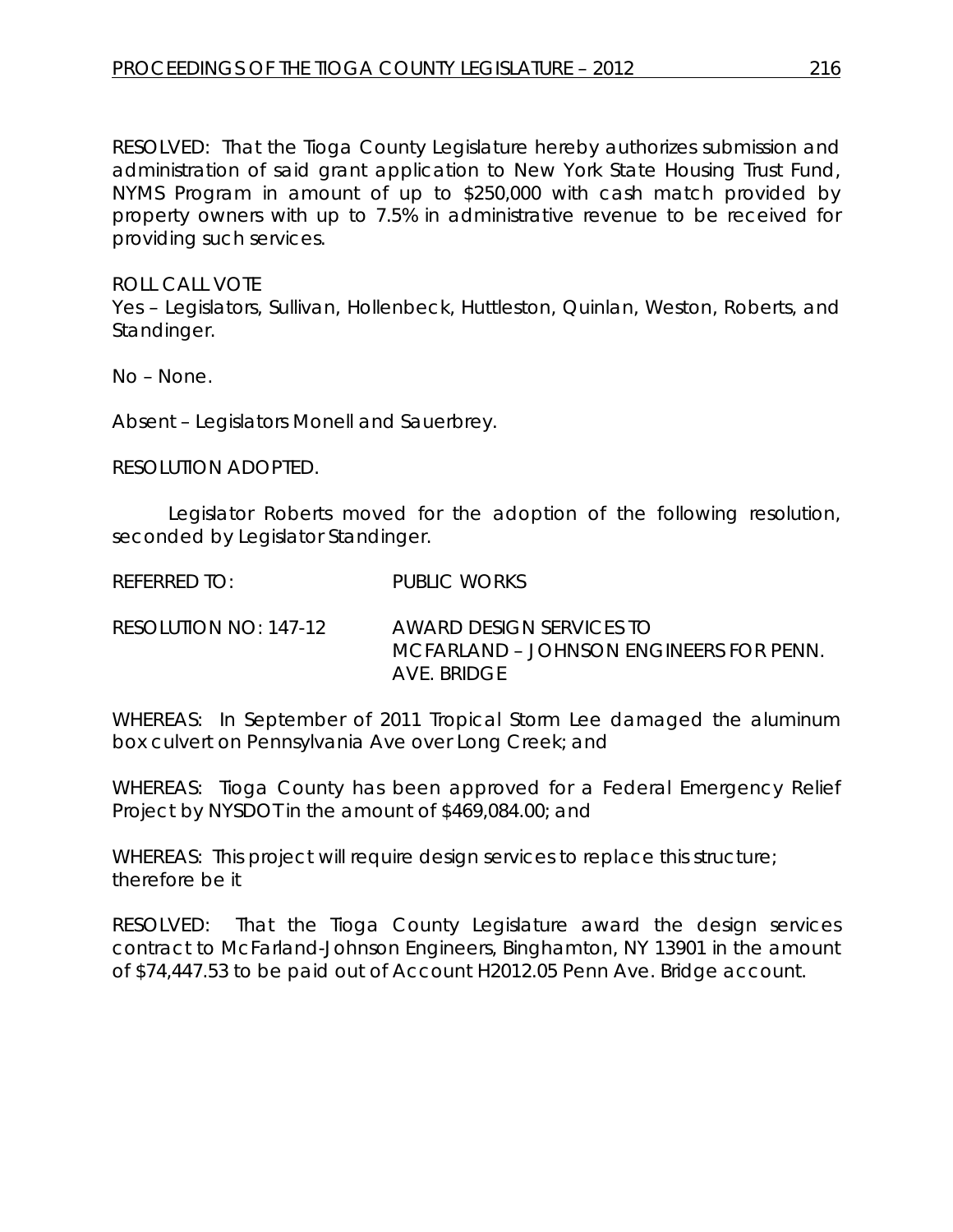Yes – Legislators, Sullivan, Hollenbeck, Huttleston, Quinlan, Weston, Roberts, and Standinger.

No – None.

Absent – Legislators Monell and Sauerbrey.

RESOLUTION ADOPTED.

Legislator Roberts moved for the adoption of the following resolution, seconded by Legislator Standinger.

REFERRED TO: PUBLIC WORKS

RESOLUTION NO. 148-12 *AWARD BID TO EVANS MECHANICAL FOR PUBLIC SAFETY BUILDING MECHANICAL UPGRADES*

WHEREAS: The Commissioner of Public Works included in the 2012 budget, funds for the Public Safety Building boilers; and

WHEREAS: The Commissioner of Public Works received sealed bids on May 23, 2012 and the bids were as follows:

| Evans Mechanical<br>Endicott, NY       | \$201,000.00 |
|----------------------------------------|--------------|
| <b>Climate Control</b><br>Endicott, NY | \$203,895.00 |
| Louis Picciano & Son                   |              |

Vestal, NY \$236,500.00

And

WHEREAS: Delta Engineers, Endwell, NY has completed the review of the bids and finds the low bidder Evans Mechanical, Endicott, NY meets all of the qualifications of the bid specifications; therefore be it

RESOLVED: That the Tioga County Legislature authorize awarding the bid to Evans Mechanical, Endicott, NY not to exceed \$201,000.00 to be paid out of the Buildings Capital boiler account H1620.21-929.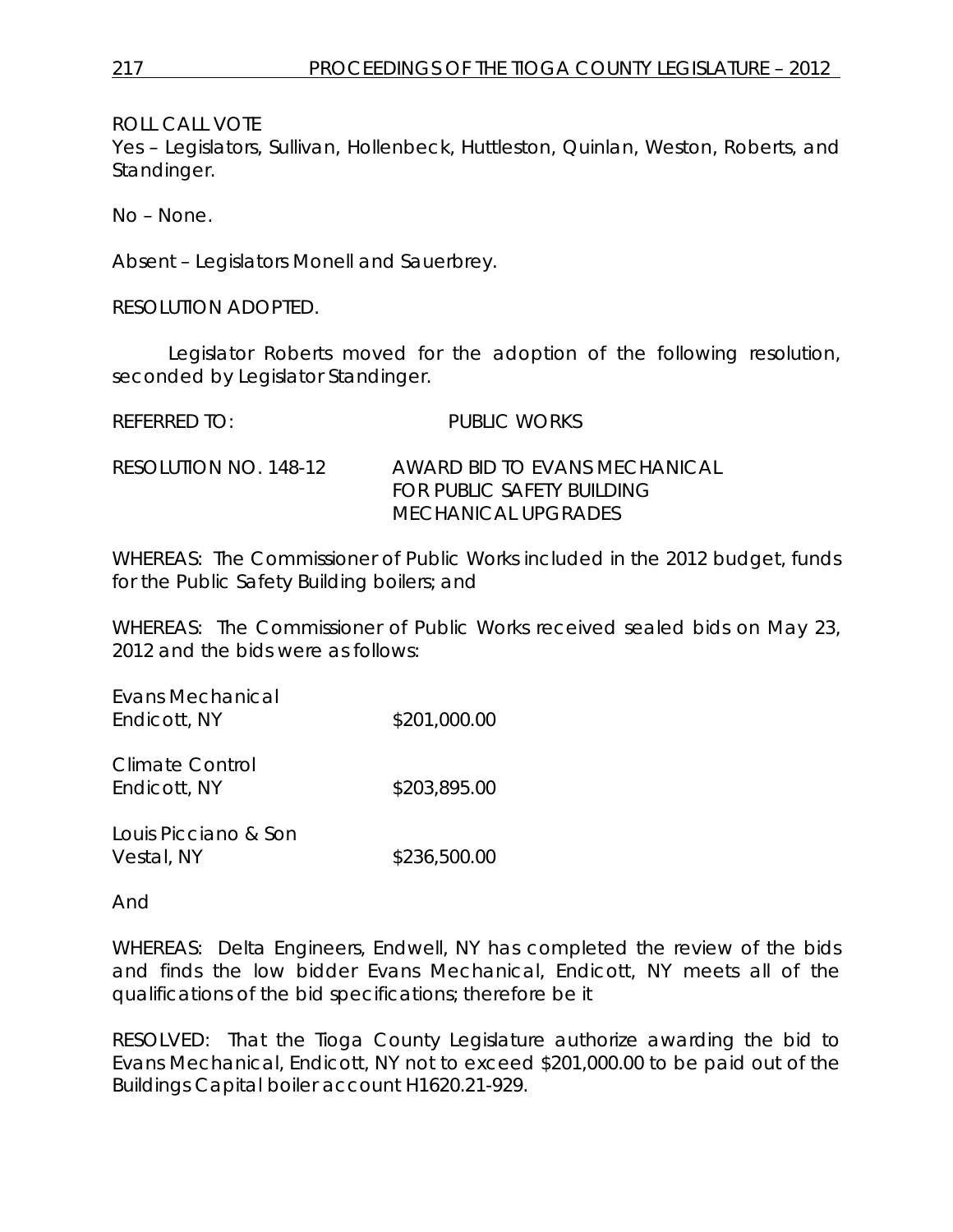Yes – Legislators, Sullivan, Hollenbeck, Huttleston, Quinlan, Weston, Roberts, and Standinger.

No – None.

Absent – Legislators Monell and Sauerbrey.

RESOLUTION ADOPTED.

Legislator Sullivan moved for the adoption of the following resolution, seconded by Legislator Standinger.

| <b>REFERRED TO:</b> | <b>FINANCE/LEGAL COMMITTEE</b> |  |
|---------------------|--------------------------------|--|

#### RESOLUTION NO. 149-12 *INCORPORATION OF TIOGA EMPLOYMENT AND TRAINING DEPARTMENT INTO THE TIOGA COUNTY DEPARTMENT OF SOCIAL SERVICES*

WHEREAS: The Tioga County Employment and Training Department, also known as the Tioga Employment Center, funded by the Workforce Investment Act, has been operating without a Department Head; and

WHEREAS: It appears appropriate for that department to be incorporated and subsumed into the Tioga County Department of Social Services; therefore be it

RESOLVED: That commencing immediately, the Tioga County Employment and Training Department, also known as the Tioga Employment Center, shall be incorporated and subsumed into the Tioga County Department of Social Services and shall no longer be an independent department of Tioga County government; and be it further

RESOLVED: That henceforth, the Commissioner of Social Services shall supervise the operations and personnel of the Tioga Employment Center; and it is further

RESOLVED: That any resolutions previously adopted by the Tioga County Legislature inconsistent with this resolution are hereby rescinded to the extent they are inconsistent herewith, but shall otherwise, to the extent they are not inconsistent herewith, remain in full force and effect.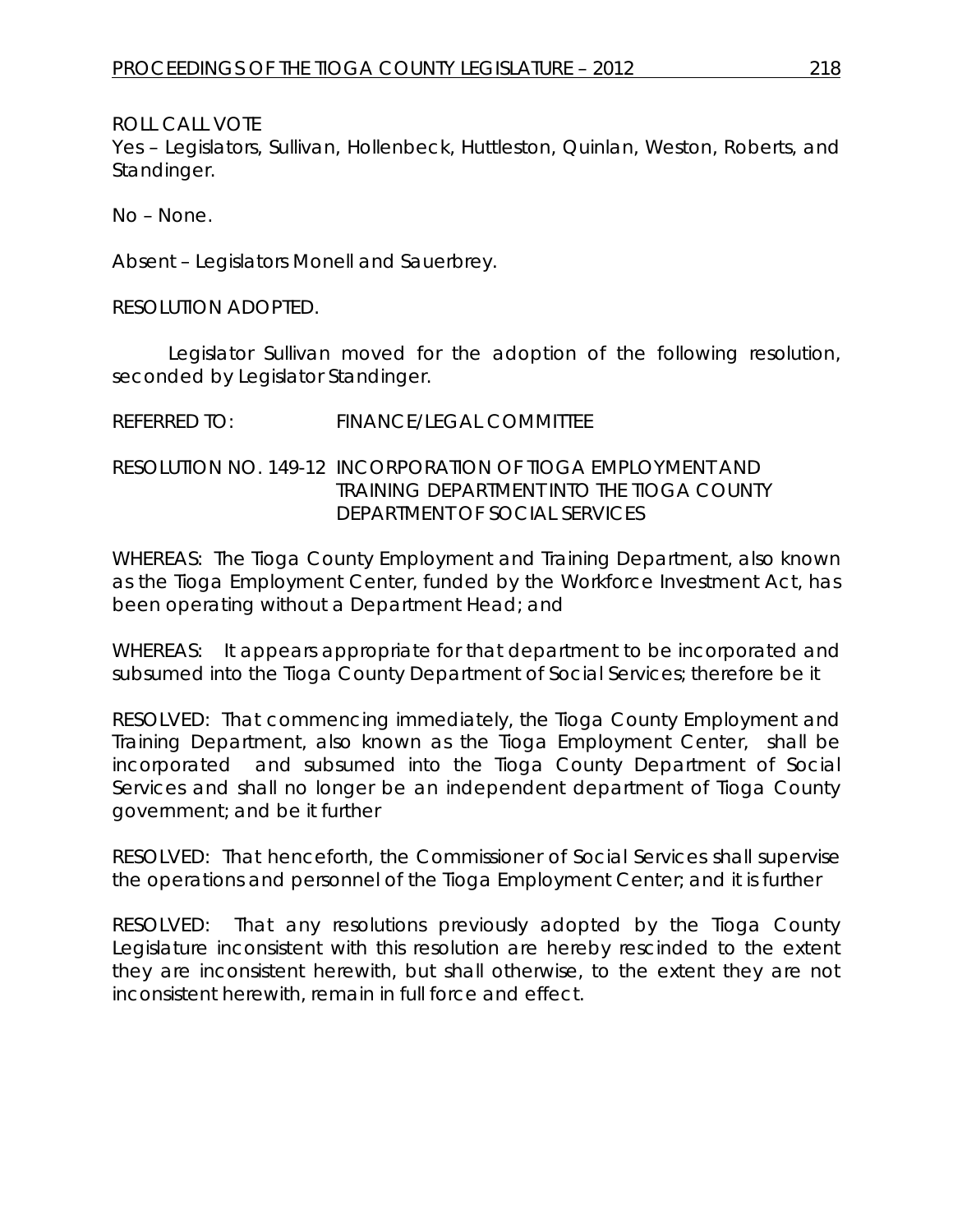Yes – Legislators, Sullivan, Hollenbeck, Huttleston, Quinlan, Weston, Roberts, and Standinger.

No – None.

Absent – Legislators Monell and Sauerbrey.

RESOLUTION ADOPTED.

Legislator Roberts moved for the adoption of the following resolution, seconded by Legislator Sullivan.

| <b>REFERRED TO:</b>   | <b>ED&amp;P COMMITTEE</b>     |
|-----------------------|-------------------------------|
|                       | <b>JOB TRAINING COMMITTEE</b> |
|                       | PERSONNEL COMMITTEE           |
| RESOLUTION NO. 150-12 | AUTHORIZE CONTRACT            |
|                       | <i>STAFFWORKS</i>             |
|                       | TIOGA EMPLOYMENT CENTER       |

WHEREAS: Broome & Tioga Counties, in partnership through the Broome/Tioga Workforce Development Board, provides for the delivery of employment and training services under the Workforce Investment Act of 1998; and

WHEREAS: The Tioga Employment Center has a need for a Resource Room Aide to assist individuals in the Employment Center's Resource Room with operation of computers and various computer programs, to instruct clients on how to use NYS Dept of Labor job site, and to assist clients in accessing employment opportunities; and

WHEREAS: Staffworks is able to provide such services for the Tioga Employment Center, from July 1, 2012 to June 30, 2013 and said contract is to be funded entirely by the Workforce Investment Act; and

WHEREAS: The funds necessary for said contract were included in the WIA PY 2012 Budget under the WIA Grant; and

WHEREAS: The Supervisor of the Tioga Employment Center is authorized to enter into such contract as indicated; and

WHEREAS: Said contract would provide for compensation at the bill rate of \$10.25 per hour at a maximum of 27 hours per week; therefore be it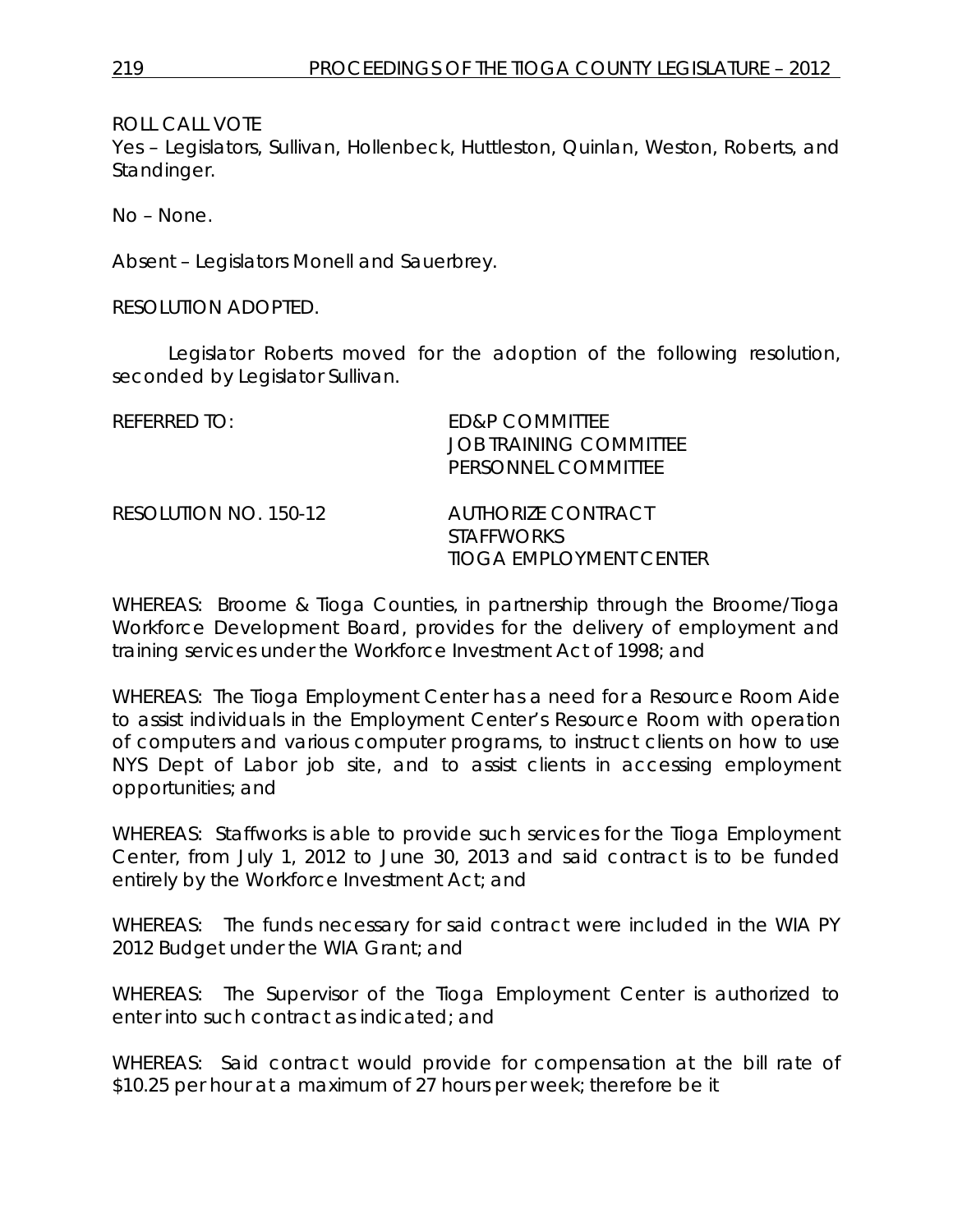RESOLVED: That the Tioga County Legislature authorize the Supervisor of Employment and Training to enter into a contract with Staffworks at the bill rate of \$10.25 per hour, at a maximum of 27 hours per week, effective July 1, 2012 through June 30, 2013.

ROLL CALL VOTE Yes – Legislators, Sullivan, Hollenbeck, Huttleston, Quinlan, Weston, Roberts, and Standinger.

No – None.

Absent – Legislators Monell and Sauerbrey.

RESOLUTION ADOPTED.

Legislator Roberts moved for the adoption of the following resolution, seconded by Legislator Standinger.

| REFERRED TO: | <b>PUBLIC WORKS COMMITTEE</b> |
|--------------|-------------------------------|
|              | PERSONNEL COMMITTEE           |
|              |                               |

RESOLUTION NO. 151-12 *REQUEST WAIVER OF 90-DAY HOLD; AUTHORIZE BACKFILL OF VACANT FULL-TIME, CLEANER I POSITION FOR A TEMPORARY DURATION PUBLIC WORKS DEPARTMENT*

WHEREAS: Resolution 277-11 extended the 90-day hiring delay through December 31, 2012; and

WHEREAS: On May 24, 2012, a Cleaner I position became vacant; and

WHEREAS: The Commissioner of Public Works has received notification that an incumbent in another Cleaner I position will be going out on a leave of absence for an eight (8) week duration; and

WHEREAS: The current vacancy and the upcoming leave of absence of said Cleaner I positions will result in diminished services to adequately maintain County buildings; and

WHEREAS: At this time, the Commissioner of Public Works seeks to secure staff coverage for the duration of the leave of absence; therefore be it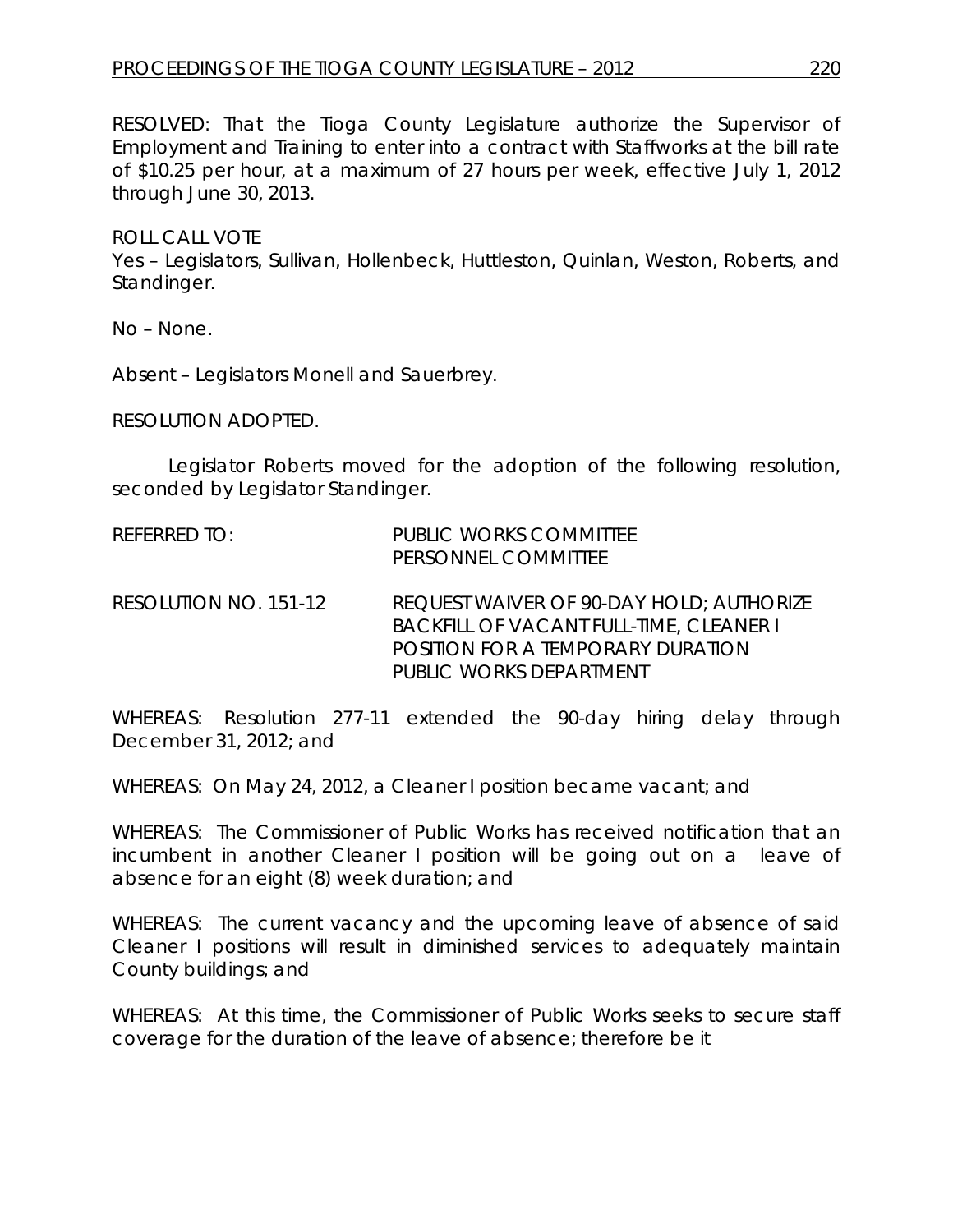RESOLVED: That the Commissioner of Public Works is hereby granted a waiver from the 90-day hiring delay and is authorized to fill a full-time, Cleaner I at an hourly rate of \$10.77 per hour for an 8-week temporary duration effective June 13, 2012 until August 8, 2012.

ROLL CALL VOTE

Yes – Legislators, Sullivan, Hollenbeck, Huttleston, Quinlan, Weston, Roberts, and Standinger.

No – None.

Absent – Legislators Monell and Sauerbrey.

RESOLUTION ADOPTED.

Legislator Huttleston moved for the adoption of the following resolution, seconded by Legislator Hollenbeck.

REFERRED TO: HEALTH & HUMAN SERVICES COMMITTEE PERSONNEL COMMITTEE

# RESOLUTION NO. 152-12 *AUTHORIZE TEMPORARY APPOINTMENT AND SALARY ADJUSTMENT FOR LORI MONK*

WHEREAS: Article 41.05 of the New York State Mental Hygiene Law states that to be eligible for state aid, each local government shall have a Director who shall be its chief executive officer; and

WHEREAS: Under Article 41.09 of New York State Mental Hygiene Law, Tioga County is required to have either an Acting or Permanent Director of Community Services (DCS) appointed by the Tioga County Community Services Board (CSB); and

WHEREAS: The Inter-Office Coordinating Council (IOCC) is mandated by Mental Hygiene Law section 5.05(b) to coordinate the work and functions of the three NYS state agencies: the Office of Mental Health, the Office of Alcoholism and Substance Abuse Services, and the Office for People With Developmental Disabilities; and

WHEREAS: The IOCC must be informed of resignations and appointments of both Acting and Permanent county Directors of Community Services to insure appropriate management of and maintain communication with the Local Government Unit; and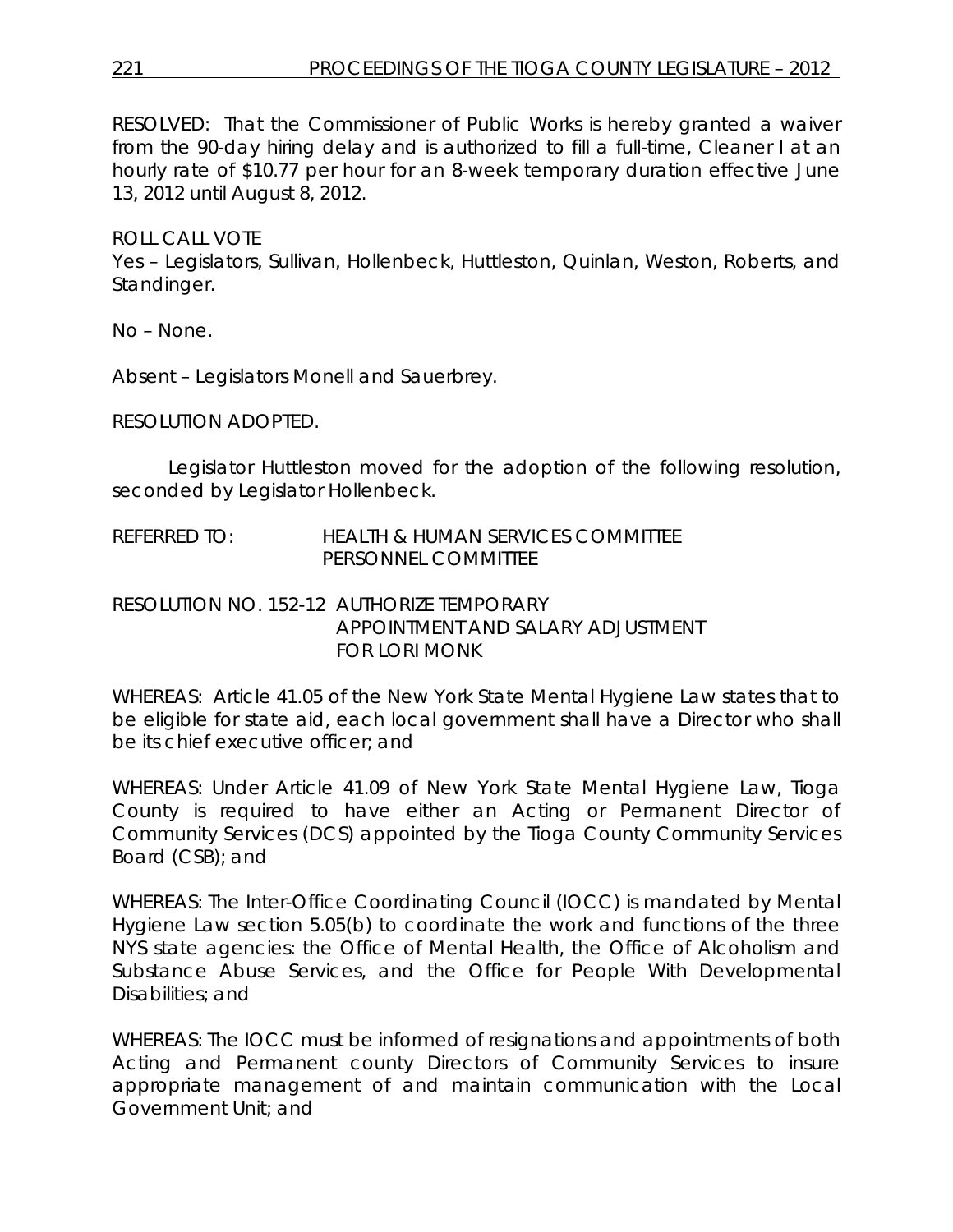WHEREAS: The permanent DCS has informed the CSB and the County Legislature of her resignation to be effective June 4, 2012; and

WHEREAS: The Tioga County CSB notified the IOCC of the permanent DCS' resignation and submitted the required documentation regarding the appointment of Lori Monk as Acting DCS retroactive to June 5, 2012; and

WHEREAS: As of June 5, 2012, Lori Monk will carry out the full powers and responsibilities of the Acting DCS contingent upon the IOCC's acknowledgement of receiving said documentation; and

WHEREAS: Lori Monk will also continue to carry out the responsibilities of Clinical Program Director; and

WHEREAS: The CSB has an undetermined length of time to appoint a permanent DCS, and therefore it is not possible to determine the length of time that Lori Monk will fulfill the role of Acting DCS in addition to her responsibilities as Clinical Program Director; therefore be it

RESOLVED: That Lori Monk be temporarily appointed to the position of Director of Community Services and receive an annual salary increase of \$20,000 as Temporary Director of Community Services retroactive to June 5, 2012; and be it further

RESOLVED: That if Lori Monk does not receive permanent appointment to the Director of Community Services, her salary shall be reduced by \$20,000 immediately upon the filling of the DCS position.

ROLL CALL VOTE

Yes – Legislators, Sullivan, Hollenbeck, Huttleston, Quinlan, Weston, Roberts, and Standinger.

No – None.

Absent – Legislators Monell and Sauerbrey.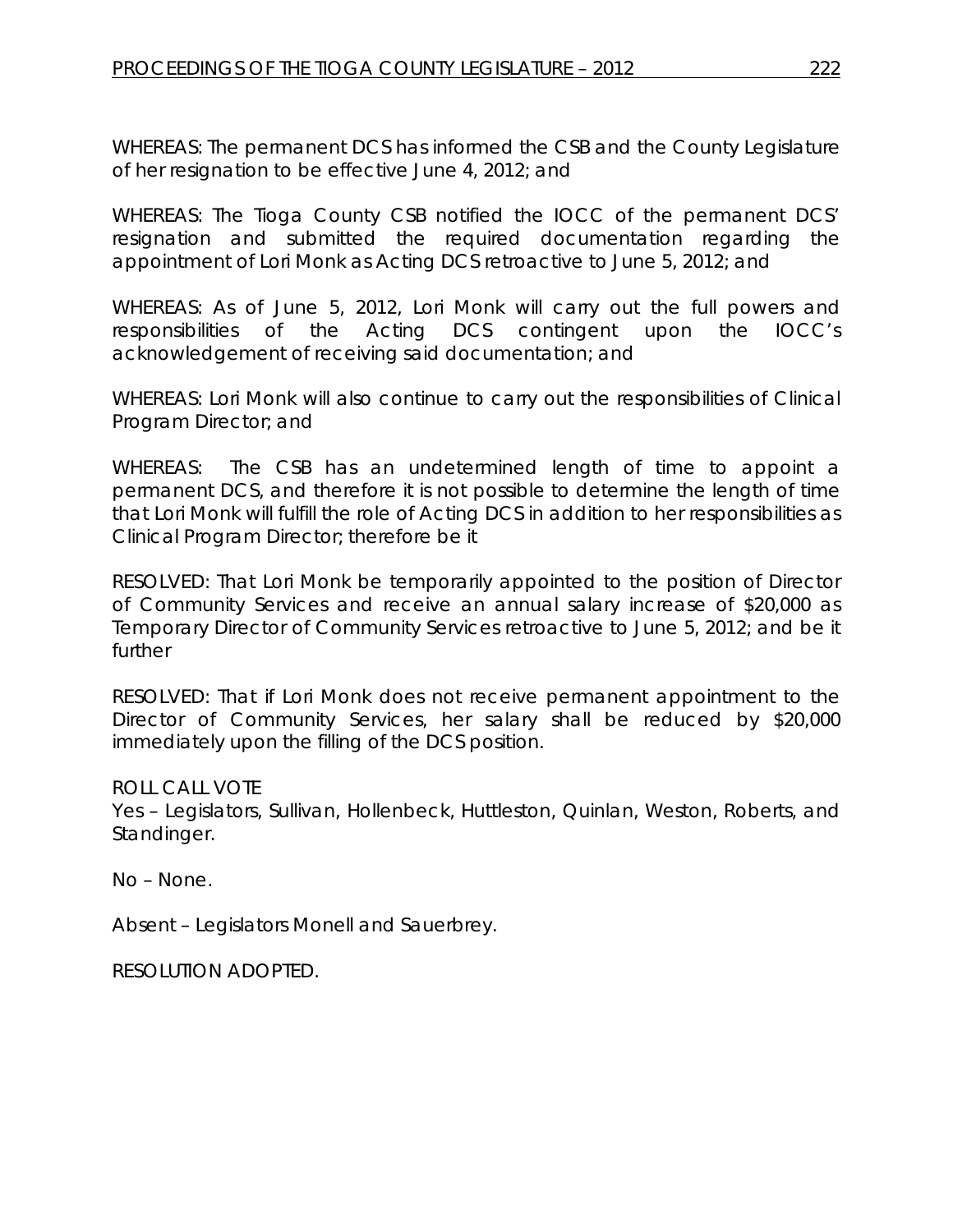Legislator Sullivan moved for the adoption of the following resolution, seconded by Legislator Standinger.

| REFERRED TO:          | PERSONNEL COMMITTEE<br><b>FINANCE COMMITTEE</b>                                           |
|-----------------------|-------------------------------------------------------------------------------------------|
| RESOLUTION NO. 153-12 | <i>CREATE AND FILL ONE</i><br>SEASONAL CLERK POSITION<br><i><b>TREASURER'S OFFICE</b></i> |

WHEREAS: Legislative approval is required for the creation of any new positions within Tioga County; and

WHEREAS: There is a need for temporary assistance in the Treasurer's Office this summer due to planned vacations, additional flood-related projects, and an unexpected medical leave of absence; and

WHEREAS: This position will provide coverage in the front office, assisting customers at the window and performing other basic tasks; and

WHEREAS: Res # 196-09 established the hourly rate of pay for Seasonal Clerks at minimum wage plus one dollar; therefore be it

RESOLVED: That the County Treasurer be hereby authorized to create and fill one Seasonal Clerk position at the rate of \$8.25 per hour (minimum wage, plus \$1) effective June 18, 2012 through September 28, 2012; and be it further

RESOLVED: That this position shall be paid from the Treasurer's Personal Services Account, A1325.10-10.

ROLL CALL VOTE

Yes – Legislators, Sullivan, Hollenbeck, Huttleston, Quinlan, Weston, Roberts, and Standinger.

No – None.

Absent – Legislators Monell and Sauerbrey.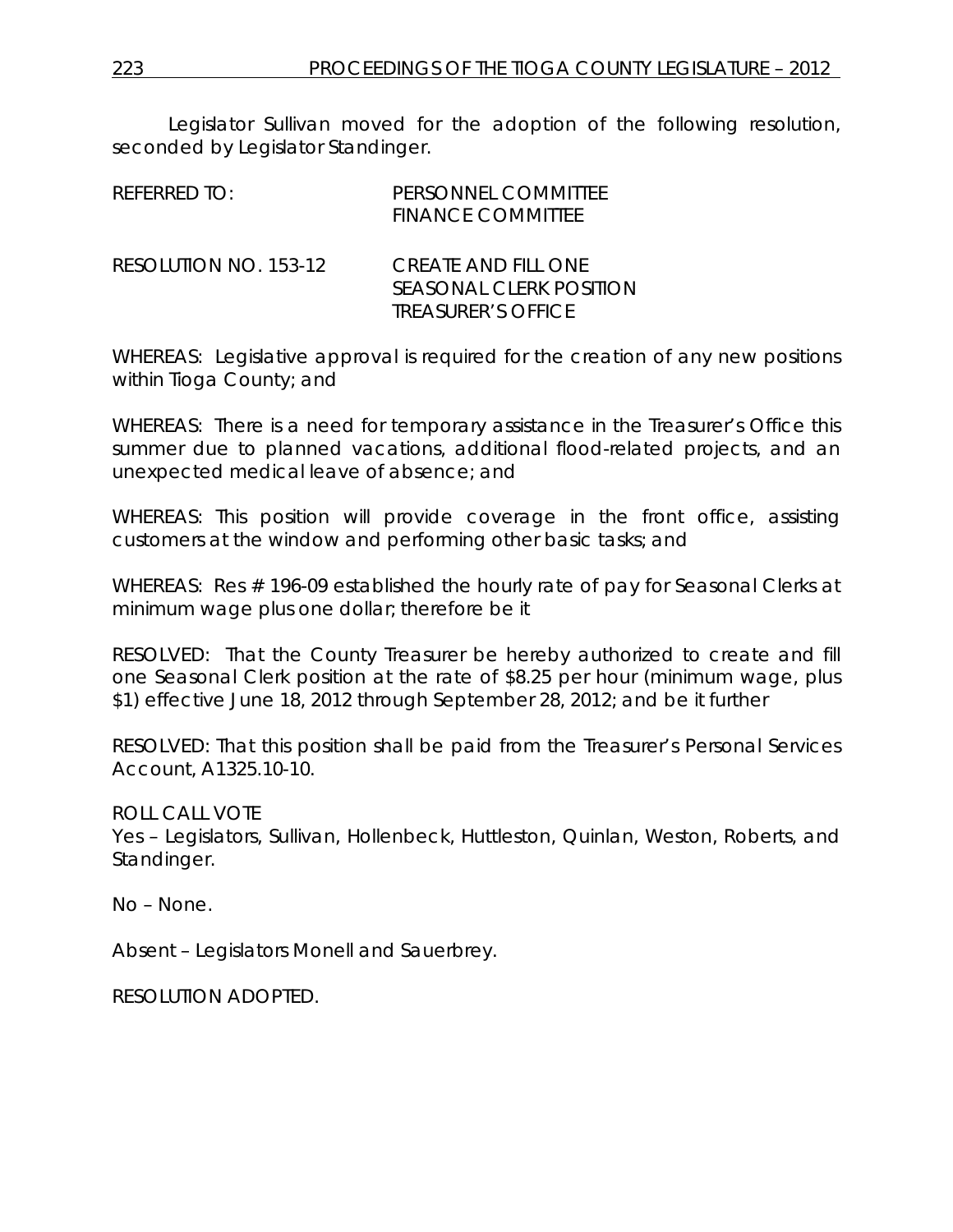Legislator Roberts made a motion to have the following late-filed resolutions considered, seconded by Legislator Hollenbeck and carried.

Legislator Hollenbeck moved for the adoption of the following resolution, seconded by Legislator Huttleston.

REFERRED TO: PERSONNEL COMMITTEE INFORMATION TECHNOLGY COMMITTEE

## RESOLUTION NO. 154-12 *AUTHORIZE TEMPORARY APPOINTMENT AND SALARY ADJUSTMENT FOR BRANDI FERRI-GILBERT*

WHEREAS: The Director of Information Technology and Communication Systems has announced her retirement effective June 30, 2012; and

WHEREAS: The Legislature is desirous of ensuring the affairs of the Information Technology Department are handled in an orderly manner and that an individual be designated to act in an official capacity; and

WHEREAS: Brandi Ferri-Gilbert, Network Administrator, is capable of performing duties associated with the Director's position on an acting basis; therefore be it

RESOLVED: That Brandi Ferri-Gilbert be temporarily appointed to the position of Director of Information Technology and Communication Systems and receive an annual salary increase of \$5,000 effective July 2, 2012; and be it further

RESOLVED: That if Ms. Ferri-Gilbert does not receive permanent appointment to the Director of Information Technology and Communication Systems, her salary shall be reduced by \$5,000 immediately upon the filling of the Director's position.

ROLL CALL VOTE

Yes – Legislators, Hollenbeck, Huttleston, Quinlan, Weston, Roberts, and Standinger.

No – Legislator Sullivan.

Absent – Legislators Monell and Sauerbrey.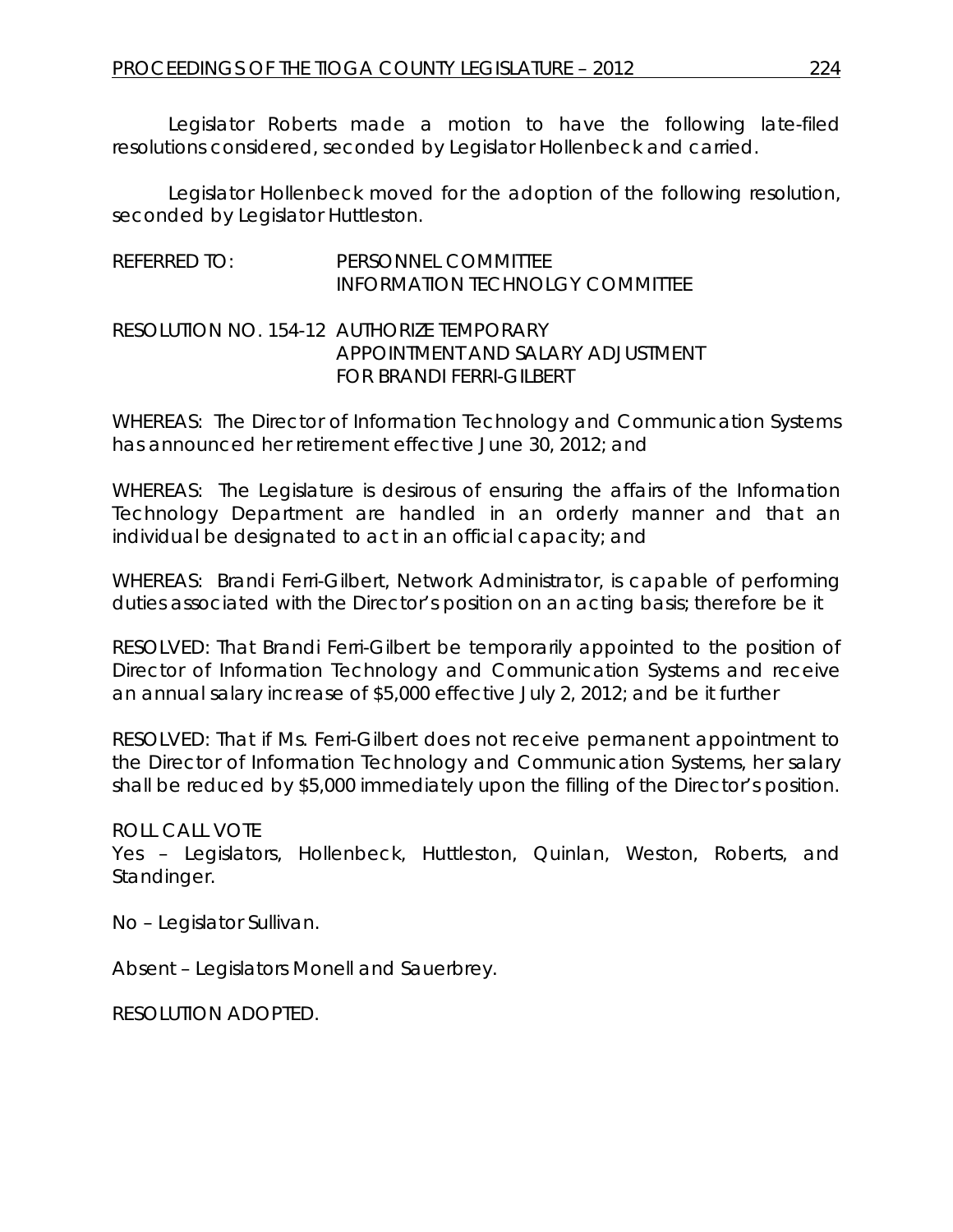Legislator Hollenbeck moved for the adoption of the following resolution, seconded by Legislator Huttleston.

| REFERRED TO:          | PERSONNEL COMMITTEE<br><b>INFORMATION TECHNOLOGY COMMITTEE</b>                                   |
|-----------------------|--------------------------------------------------------------------------------------------------|
| RESOLUTION NO. 155-12 | AUTHORIZE CREATION AND BACKFILL OF<br><i><b>TEMPORARY POSITION</b></i><br>INFORMATION TECHNOLOGY |

WHEREAS: Legislative approval is required for the creation of any new positions within Tioga County; and

WHEREAS: Suzanne Horton, Director of Information Technology and Communication Systems, is retiring effective June 30, 2012; and

WHEREAS: There is a project pending which requires Suzanne Horton's expertise to see it through to completion; and

WHEREAS: Suzanne Horton is willing to return to work on a temporary basis following her retirement to assist with said project; therefore be it

RESOLVED: That one temporary position of Project Manager is created effective July 2, 2012 through August 31, 2012 to assist with the review of Proposals, coordination of a Needs Assessment for the County Departments and explanation of the County's infrastructure to Consultants, as needed; and be it further

RESOLVED: That Suzanne Horton shall be appointed to that position at a rate of \$50 per hour.

ROLL CALL VOTE

Yes – Legislators, Hollenbeck, Huttleston, Quinlan, Weston, Roberts, and Standinger.

No – Legislator Sullivan.

Absent – Legislators Monell and Sauerbrey.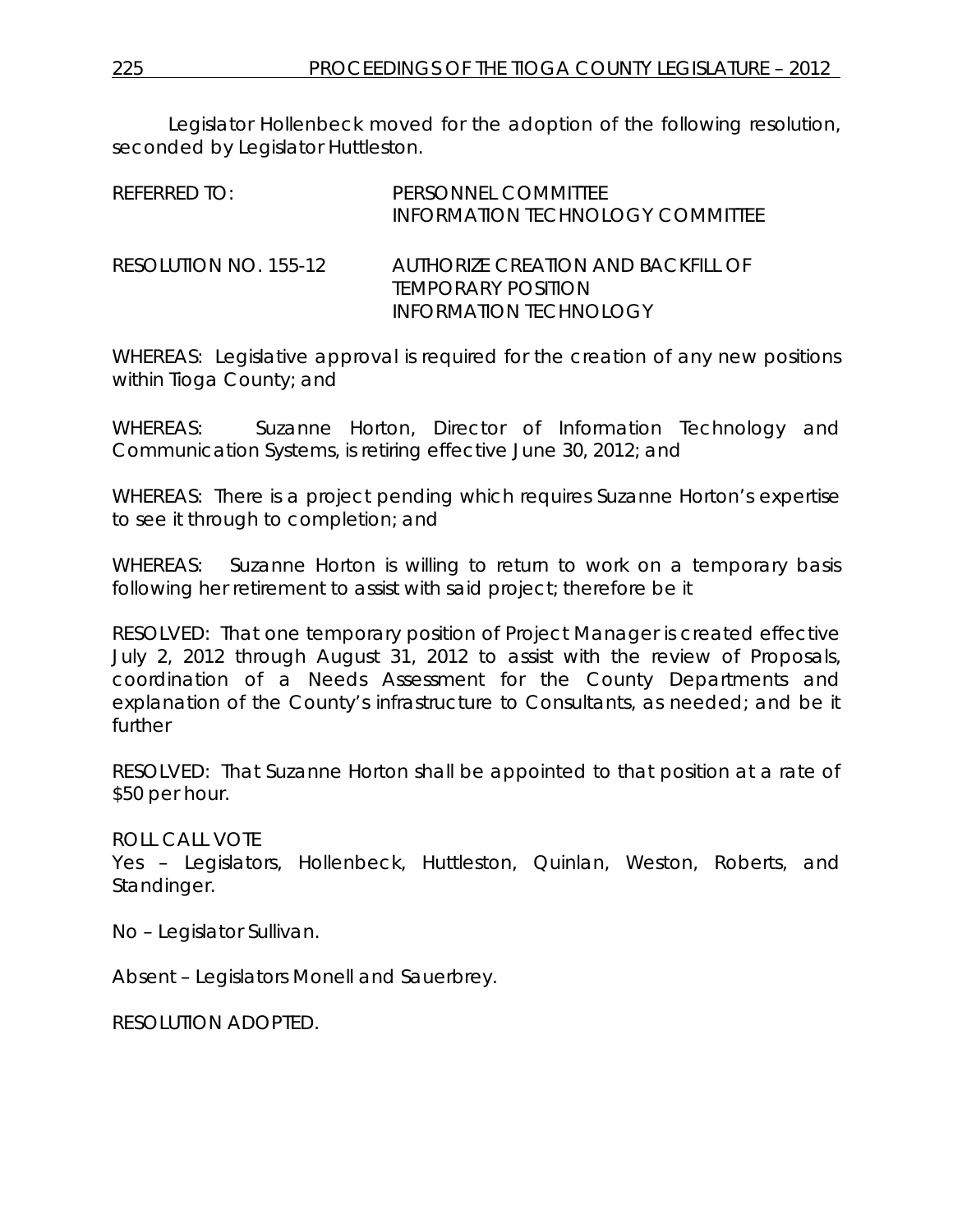Legislator Sullivan moved for the adoption of the following resolution, seconded by Legislator Hollenbeck.

REFERRED TO: FINANCE/LEGAL COMMITTEE RESOLUTION NO 156-12 *AUTHORIZE REFUND OF TAXES PAID IN ERROR FOR LEONARD A.*

WHERAS: Property pending Foreclosure by Tioga County for nonpayment of 2010 and 2011 taxes in the Village of Owego, Town of Owego, Tax Map# 128.12- 1-14, was assessed to Leonard A. Howe; and

*HOWE BY COMMUNITY BANK*

WHEREAS: Community Bank called for a tax amount owed to Leonard A. Howe and sent a Check for 2010 and 2011 taxes in the amount of \$5,155.84 which was receipted by the Treasurer's Office; and

WHEREAS: Community Bank realizes that they hold the mortgage for Leonard Howe Jr., not Leonard A. Howe which taxes they had paid in error, and request a refund of \$5,155.84; therefore be it

RESOLVED: That the Refund of taxes paid in error by Community Bank, for property assessed to Leonard A. Howe, in the Village of Owego, Town of Owego, Tax Map Number 128.12-1-14 in the amount of \$5,155.84 be approved for the property hereinafter identified effective immediately:

ROLL CALL VOTE Yes – Legislators, Sullivan, Hollenbeck, Huttleston, Quinlan, Weston, Roberts, and Standinger.

No – None.

Absent – Legislators Monell and Sauerbrey.

RESOLUTION ADOPTED.

Legislator Sullivan moved for the adoption of the following resolution, seconded by Legislator Hollenbeck.

REFERRED TO: FINANCE COMMITTEE

RESOLUTION NO. 157-12 *ERRONEOUS ASSESSMENT TOWN OF CANDOR*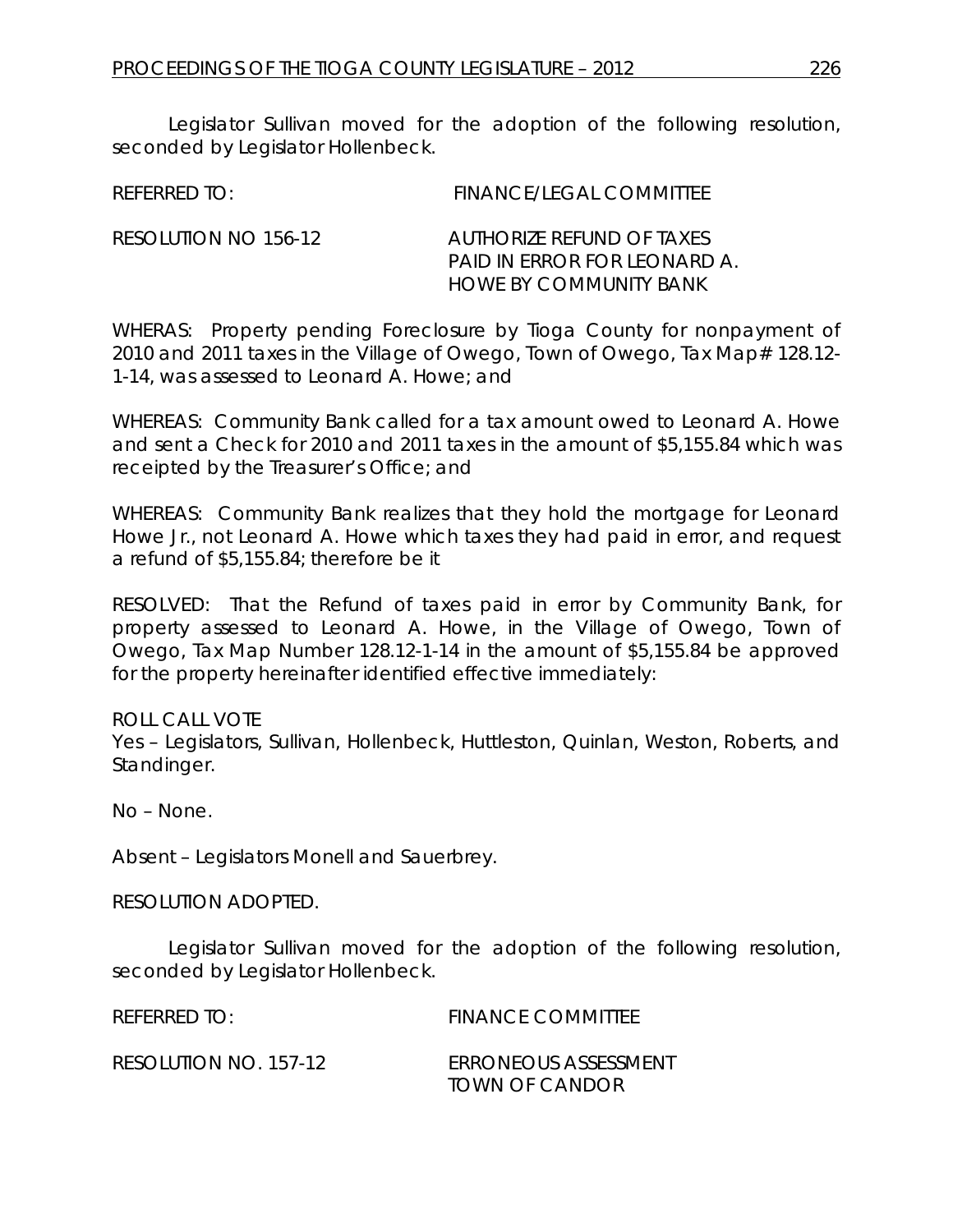WHEREAS: A Supreme Court Order has reduced the assessment for 2009/2010, 2010/2011, and future ongoing for school and town/county for property no. 1211 assessed to Owego LLC/Daniel Scherrer in the 2012 tax rolls of the Town of Candor; and

WHEREAS: The assessment for property no. 1211 should have been reduced from \$16,100 to \$9,925 for tax year 2012 as ordered by the court; and

WHEREAS: The assessment was reduced as indicated for the 2011/12 school tax bills but not for the 2012 Town & County tax bills; and

WHEREAS: The 2011/12 school taxes were not paid to the school collector, and the correct amount (\$3,032.78) was relevied to the 2012 Town and County bill and the Town of Candor Tax Collector issued a new 2012 tax bill reflecting the corrected amount due of \$5,240.58; be it therefore

RESOLVED: That the erroneous town tax of \$483.45 be charged back to the Town of Candor, and the erroneous fire tax of \$135.12 be charged back to the Candor Fire District; and be it further

RESOLVED: That the erroneous solid waste tax of \$32.67 be charged back to the Solid Waste Fund; and be it further

RESOLVED: That the erroneous county tax of \$722.37 be charged to the proper accounts in the records of the County Treasurer.

ROLL CALL VOTE Yes – Legislators, Sullivan, Hollenbeck, Huttleston, Quinlan, Weston, Roberts, and Standinger.

No – None.

Absent – Legislators Monell and Sauerbrey.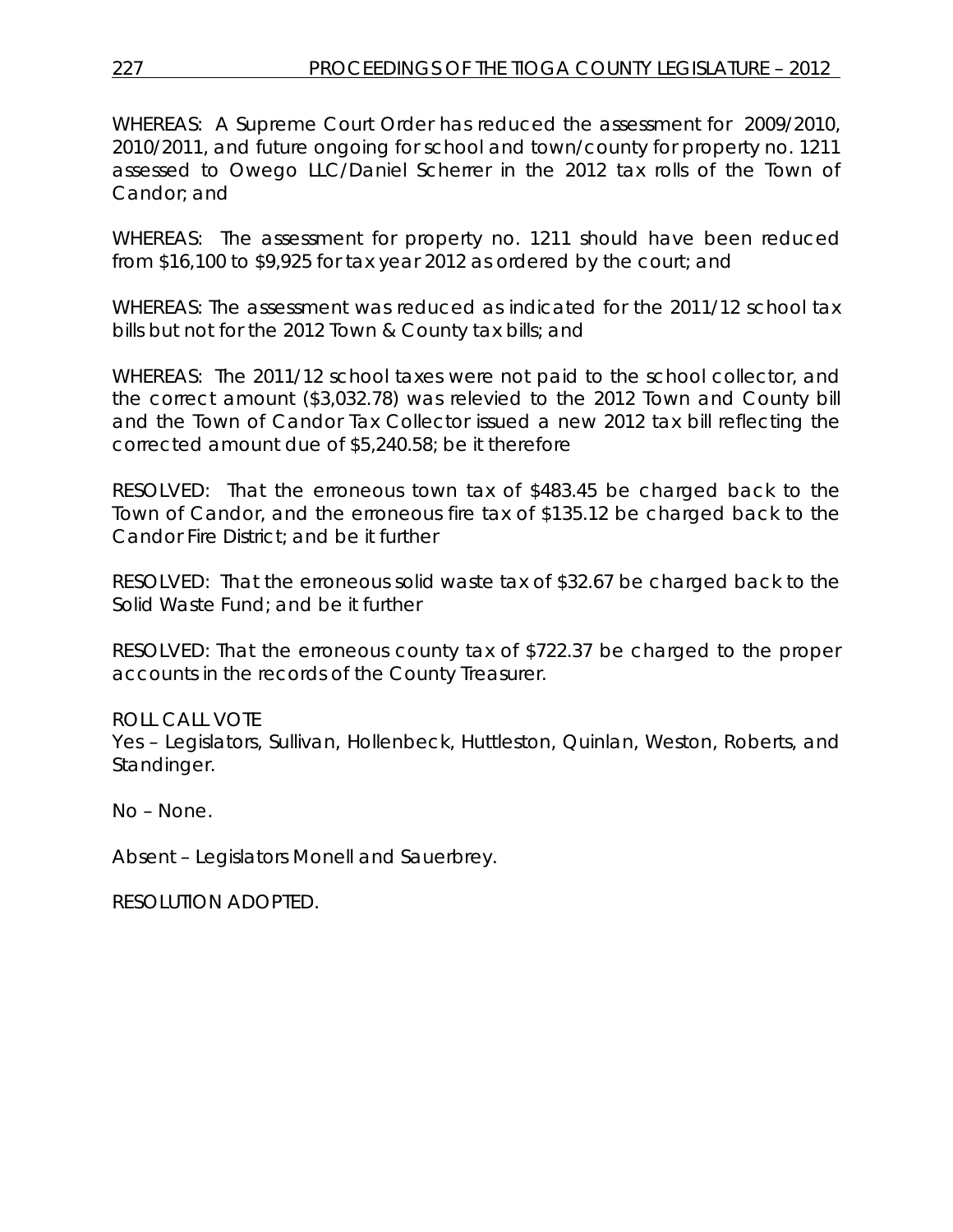Legislator Roberts moved for the adoption of the following resolution, seconded by Legislator Standinger.

| <b>REFERRED TO:</b> | <b>PUBLIC WORKS</b> |
|---------------------|---------------------|
|                     |                     |

RESOLUTION NO. 158–12 *AWARD BID TO ELMIRA*

*STRUCTURES, INC., ELMIRA, NY FOR ELEVATOR WORK AT TIOGA COUNTY COURT HOUSE AND TRANSFER FUNDS*

WHEREAS: Tropical Storm Lee caused flood damage to the elevators at the Tioga County Court House; and

WHEREAS: The Commissioner of Public Works received sealed bids on June 06, 2012 for repairs of the elevators. The bids were as follows:

| Elmira Structures Inc. |              |
|------------------------|--------------|
| Elmira, NY             | \$105,000.00 |
|                        |              |
| Marchuska Brothers     |              |
| Endicott, NY           | \$119,400.00 |

And

WHEREAS: Clark Patterson Lee, Binghamton NY has completed the review of the bids and finds the low bidder Elmira Structures Inc, Elmira, NY meets all of the qualifications of the bid specifications; and

WHEREAS: There are not sufficient funds in the Tropical Storm Lee Capital Account to fund this project; therefore be it

RESOLVED: That the following funds be transferred as follows:

| From: | H1625.20               | Tropical Storm Lee Expenditures                       | \$90,000 |
|-------|------------------------|-------------------------------------------------------|----------|
| To:   | Use code 121 Elevators | H <sub>1624.20</sub> Tropical Storm Lee Capital Acct. | \$90,000 |

And be it further

RESOLVED: That the Tioga County Legislature authorize award the bid to Elmira Structures, Elmira, NY not to exceed \$105,000.00 to be paid out of the Tropical Storm Lee Capital Account H1624.20 use code 121.